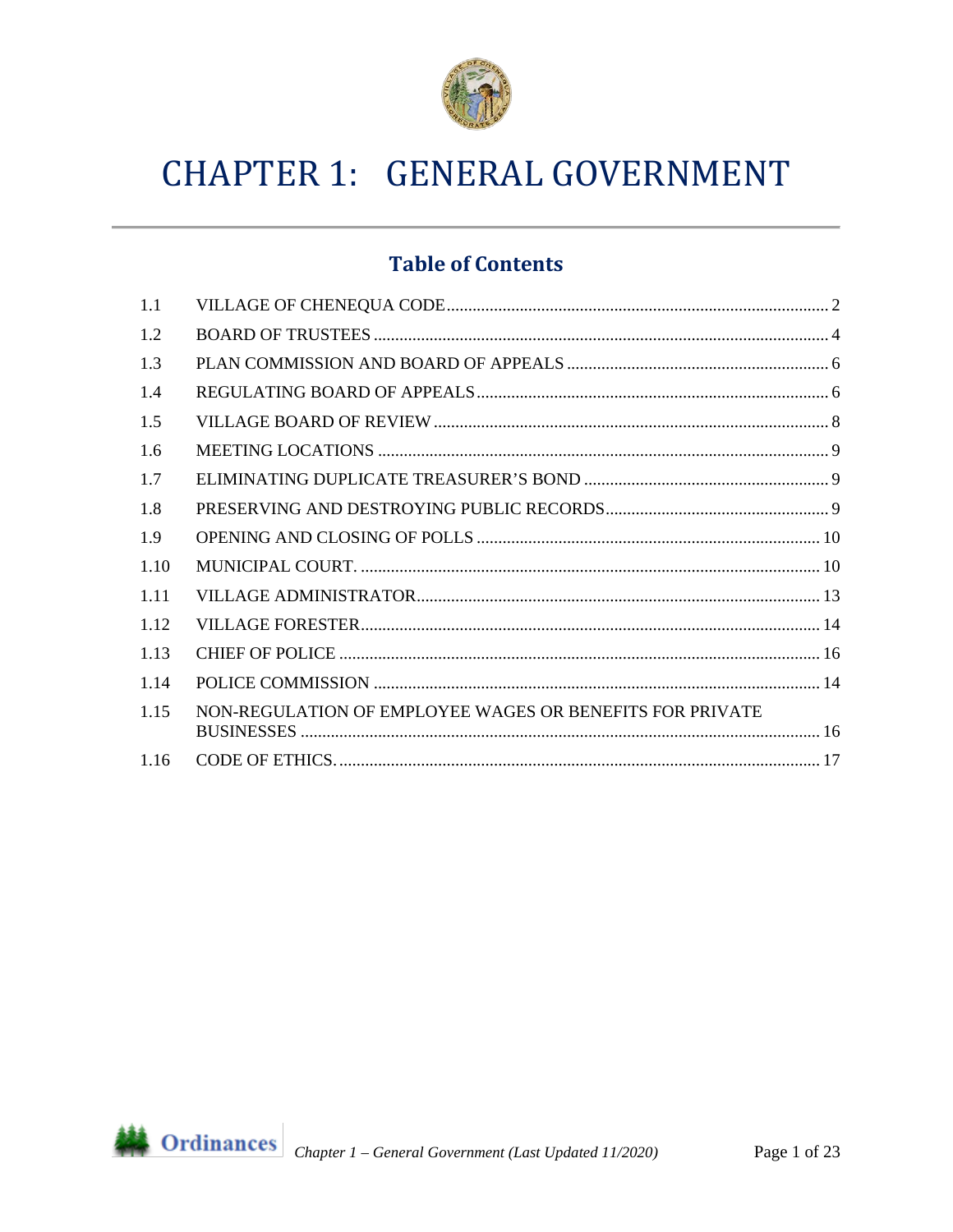

# CHAPTER 1: GENERAL GOVERNMENT

# <span id="page-1-0"></span>1.1 VILLAGE OF CHENEQUA CODE.

(1) **TITLE**. This Code of ordinances constitutes the Village Code.

(2) **AMENDMENTS**. Any additions or amendments to this Code are incorporated in this Code so that a reference to this Code includes such additions and amendments.

(3) **NUMBERING OF SECTIONS**. Each Section number of this Code shall consist of two component parts separated by a period, the figure before the period referring to the Chapter number and the figure after the period referring to the position of the Section within the Chapter.

(4) **NUMBERING ADDITIONS**. The decimal system shall be used for all additions or amendments to this Code. When a Chapter or Section is to be added the new Chapter or Section shall be given a decimal character.

## (5) **DEFINITIONS**.

- (a) Terms and words used in this Code, unless otherwise specifically defined in this Code, have the meaning prescribed by the Wisconsin Statutes for the same terms and words.
- (b) For purposes of this Code certain terms and words are hereby defined as follows:
	- (i) Village: Village of Chenequa, Wisconsin.
	- (ii) County: Waukesha County.
	- (iii) State: State of Wisconsin.
	- (iv) Village Board: The Village Board of the Village.
	- (v) Ordinances: The ordinances of the Village and all amendments thereto, including this Code.
	- (vi) Police Commission: The Village Board of Police Commissioners.
	- (vii) This Code: The Village Code.
	- (viii) Wisconsin Statutes: The most currently enacted version of the Wisconsin Statutes.

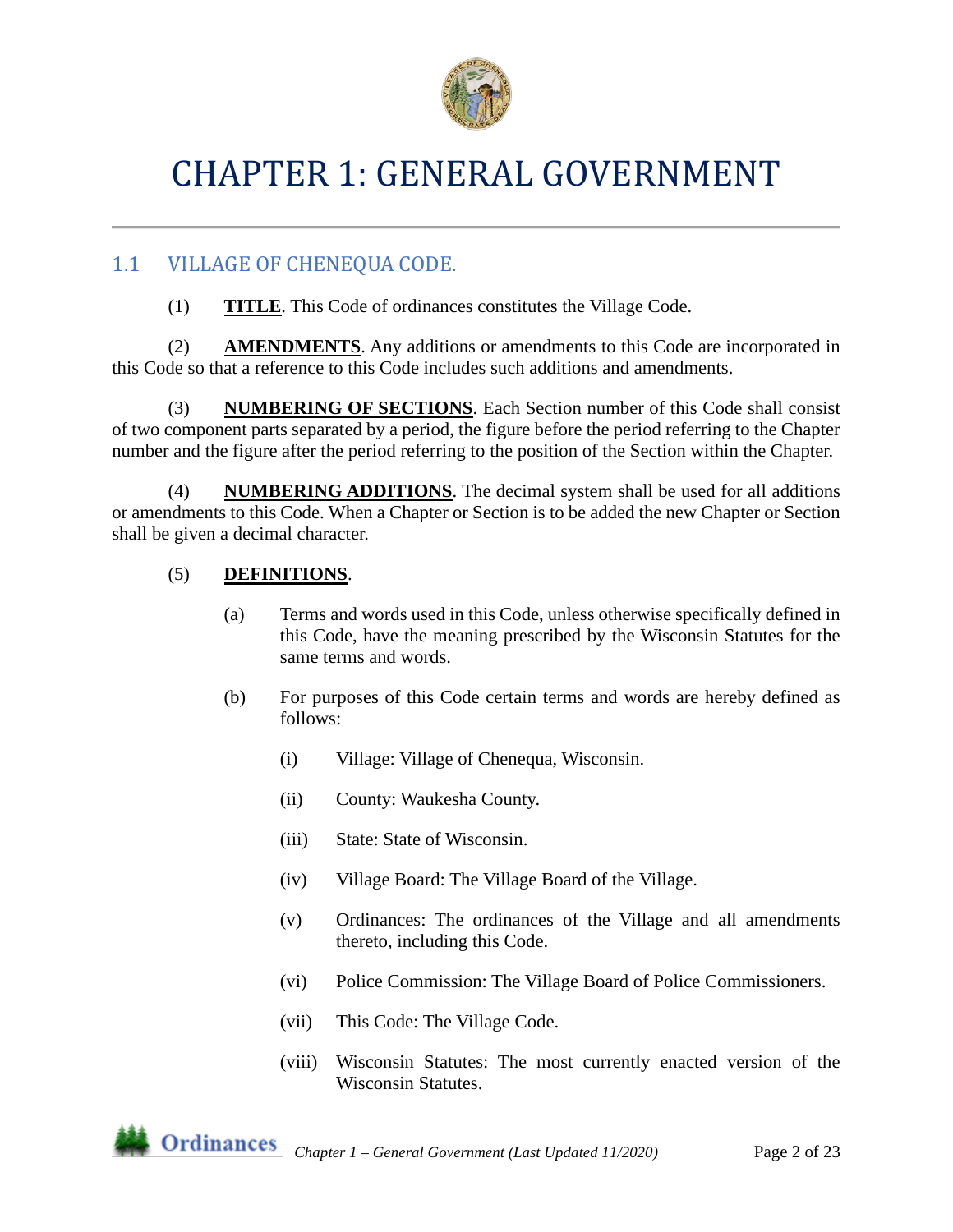

(ix) Person: Any individual, firm, partnership, corporation, company, association, club, joint venture, estate, trust or any group or combination acting as a unit and the individuals constituting such group or unit; and the plural as well as the singular number; and the masculine gender includes the feminine and neuter genders, unless the intention to give more limited meaning is disclosed by the context. As applied to partnerships, the word person includes the members of the partnership; as applied to corporations it includes the officers, agents or employees responsible for the act referred to.

## (6) **REPEAL OF ORDINANCES**.

- (a) All public and general ordinances or parts thereof not included in this Code are repealed. Charter ordinances are not repealed.
- (b) The provisions of this Code to the extent they are the same in substance as those of heretofore existing ordinances are continuations of such ordinances and not new enactments. Any act done, offense committed or right accruing, accrued or acquired, or liability, penalty, forfeiture or punishment incurred prior to the time of this repeal is not affected by this repeal, but may be enjoyed, asserted, enforced, prosecuted or inflicted as fully and to the same extent as if such repeal had not been effected.

(7) **JURISDICTION**. Unless otherwise provided in this Code, this Code applies to acts performed within the corporate limits of the Village. Provisions of this Code also apply to acts performed outside the corporate limits and up to the limits prescribed by law, where the law confers power on the Village to regulate such particular acts outside the corporate limits.

(8) **RESPONSIBILITY FOR ACTS**. Every person concerned in the commission of an act prohibited by this Code, whether such person directly commits the act, or prosecutes, counsels, aids, or abets in its commission, may be prosecuted and on conviction is punishable as if he had directly committed such act.

### (9) **PENALTIES**.

(a) Standard Penalty. Unless another penalty is expressly provided by this Code for any particular provision, Section or Chapter, any person violating any provision of this Code, or any rule or regulation adopted or issued in pursuance thereof or any provision of any Code, statute, rule, or regulation adopted herein by reference shall, upon conviction, be subject to a forfeiture of not less than Twenty Five Dollars (\$25) or more than Two Thousand Five Hundred Dollars (\$2,500) and the costs of prosecution for each violation, and in default of payment of such forfeiture and costs shall be imprisoned in the county jail until such forfeiture and costs of prosecution are paid, such imprisonment not to exceed ninety (90) days.

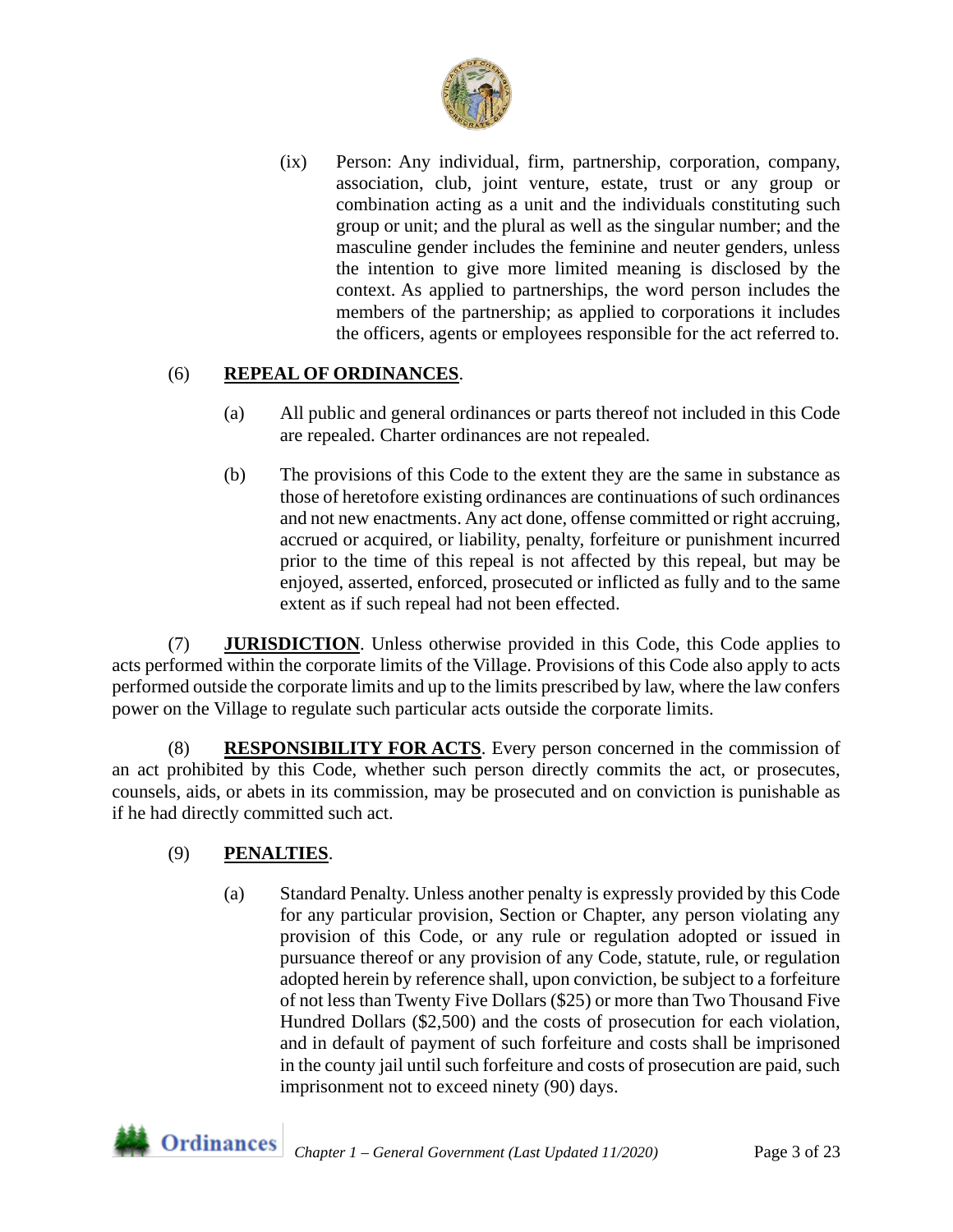

- (b) Each Day a Violation. Each act of violation and every day upon which a violation occurs or exists constitutes a separate offense.
- (c) Amendments. In case of any amendment of or addition to any Section or Chapter of this Code the penalty provided for the violation of such Section or Chapter shall also relate to the amendment or addition, whether reenacted in the amendatory ordinance or not, unless such penalty is specifically repealed or amended therein.
- (d) Reference to Sections. Reference to any Section of this Code shall be understood also to refer to and include the penalty Section relating thereto, unless otherwise expressly provided.
- (e) Failure of Officers to Perform Duties. The failure of any officer or employee of the Village to perform any official duty imposed by this Code shall not subject such officer or employee to the penalty imposed for violation of this Code, unless a penalty is specifically provided.

(10) **SEPARABILITY OF PROVISIONS**. Each Section, paragraph, sentence, clause and provision of this Code is separable and if any provision is held unconstitutional or invalid for any reason, such decision shall not affect the remainder of this Code, nor any part thereof other than that affected by such decision.

(11) **EFFECTIVE DATE OF CODE**. This Code and any amendments hereto shall take effect the day after adoption by the Village Board.

(12) **COPIES ON FILE**. Copies of this Code shall be kept on file and open to public inspection in the office of the Village Clerk-Treasurer.

(13) **REORGANIZATION AND MODERNIZATION OF CHAPTER 66 OF THE WISCONSIN STATUTES**. All Sections of Chapter 66 Wisconsin Statutes enumerated in this Code that are affected by the reorganization and modernization of that Chapter by 1999 Wisconsin Act 150 shall be amended or modified to conform to that Act, effective January 1, 2001. The Village Clerk is authorized to insert statutory references into this Code that conform to that Act.

# <span id="page-3-0"></span>1.2 BOARD OF TRUSTEES.

- (1) **NUMBER**. The Village Board of Trustees shall consist of seven (7) members.
- (2) **BY-LAWS**.
	- (a) MEETING ATTENDANCE. Each Trustee shall be expected to attend all meetings except as they are prevented by a valid reason.
	- (b) REGULAR MEETINGS. Regular meetings of the Village Board shall be held on the second Monday of each month at 6:30 p.m. or immediately

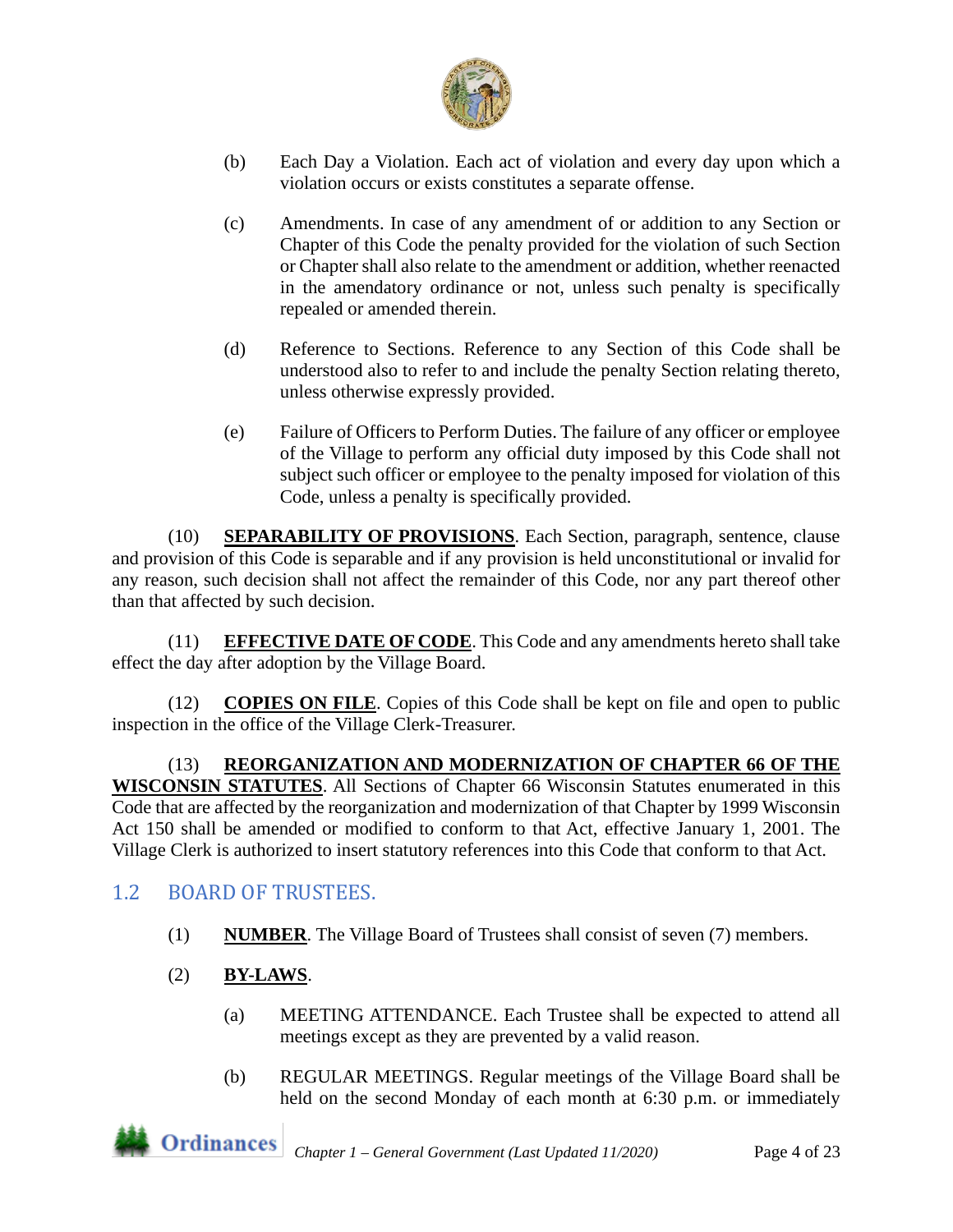

following adjournment of the Plan Commission. If such day falls on a holiday, the regular meeting for that month shall be held on the following Monday at the same time. No notice to members of the Village Board shall be required for regular meetings.

- (c) SPECIAL MEETINGS. Special meetings of the Village Board may be called by any two Trustees or by the President by notice in writing filed with the Village Clerk Treasurer, who shall thereupon notify all of the Trustees in the manner herein provided. Notice of special meetings shall be given by the Village Clerk-Treasurer by a letter in writing duly stamped and addressed to the Trustees and placed in the mail at least forty-eight (48) hours before time set for the meeting or by personal service of said notice upon the Trustees at least twenty-four (24) hours before the time set for the meeting. If all of the Trustees are present and consent in writing thereto, waiving such notice, a special meeting may be held forthwith.
- (d) QUORUM. At any and all meetings of the Village Board, four (4) members shall constitute a quorum for the transaction of business.
- (e) OPEN MEETINGS LAW COMPLIANCE. All meetings shall be held in compliance with Wisconsin open meetings laws, as enumerated under Sections 19.81 to 19.98 Wisconsin Statutes.
- (f) PARLIAMENTARY AUTHORITY. The rules contained in Robert's Rules of Order, latest revised edition, shall govern the parliamentary procedure of the meetings, in all cases in which they are not inconsistent with these bylaws and any statutes applicable to the Village Board.
- (g) GENERAL.
	- (i) An affirmative vote of the majority of all members of the Village Board present at the time shall be necessary to approve any action before the Village Board unless otherwise required under applicable law. The President may vote upon and may move or second a proposal before the Village Board.
	- (ii) Any rule or resolution of the Village Board, whether contained in these by-laws or otherwise, may be suspended temporarily in connection with business at hand, but such suspension, to be valid, may be taken only at a meeting at which two-third  $(2/3)$  of the Trustees are present and two-thirds (2/3) of those present so approve.
	- (iii) These by-laws may be amended at any regular meeting of the Village Board by majority vote of all Trustees.

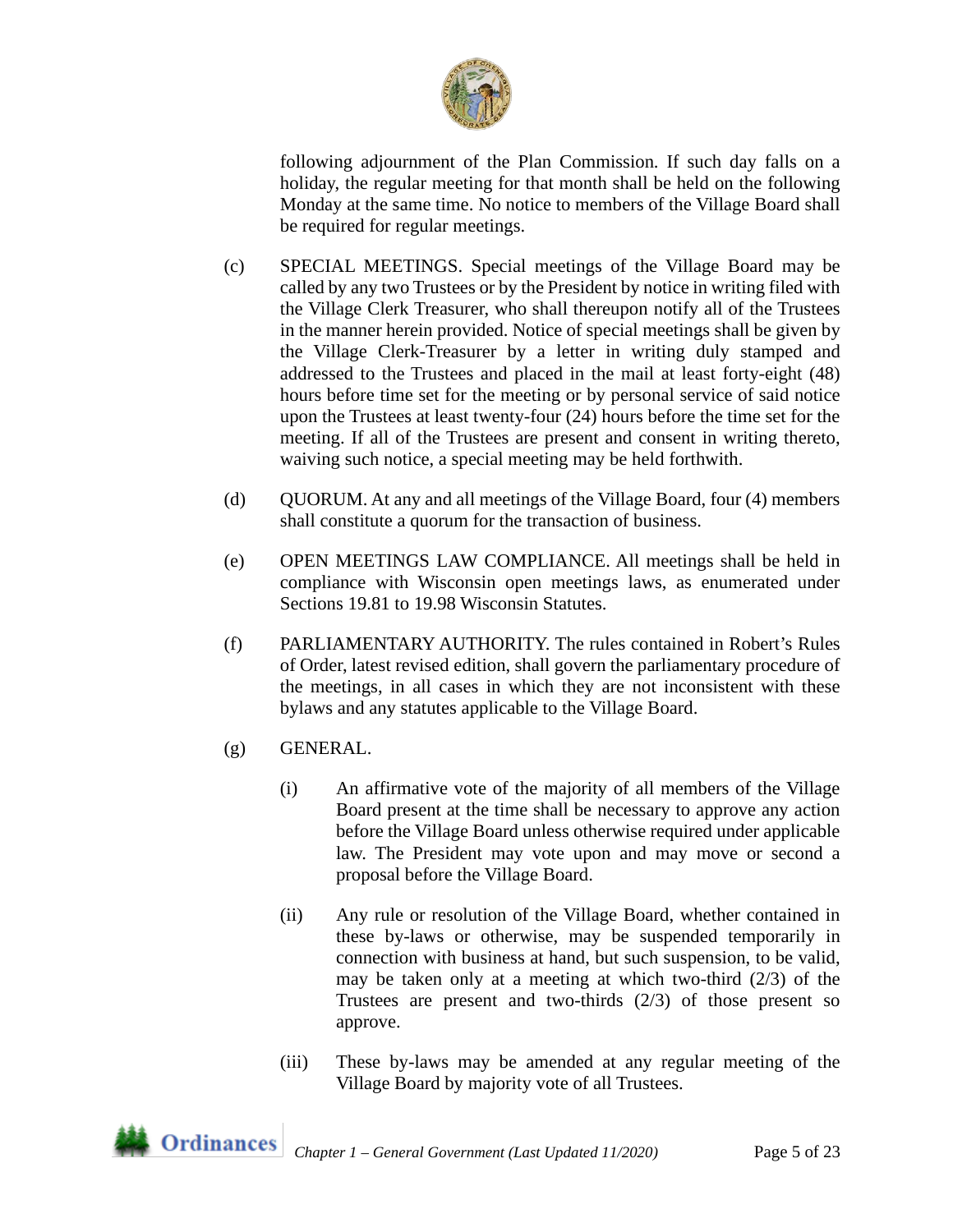

# 1.3 PLAN COMMISSION AND BOARD OF APPEALS.

(1) A Plan Commission is hereby created for the Village in accordance with the provisions of Sections 61.35 and 62.23 Wisconsin Statutes which are hereby adopted for the Village and a Board of Appeals is hereby created for the Village in accordance with the provisions of said Sections.

(2) Pursuant to Section 62.23(1) Wisconsin Statutes, the Village Board provides that the membership of the Plan Commission shall be as provided hereunder. The Plan Commission shall consist of seven (7) residents of the Village, appointed by the Village President and one of which shall be appointed by the Village President as Chairman, which appointments shall be subject to the approval of the Village Board and shall be for a term of one year each. In addition, an alternate Plan Commission member, who shall be a resident, may be appointed for a term of one (1) year, by the Village President, which appointment shall be subject to the approval of the Village Board, and such alternate shall serve on the Plan Commission from time to time in case of absence or conflict of interest of a Plan Commission member. Four (4) members of the Plan Commission shall constitute a quorum. Action shall be by a majority vote of those present at the meeting. The Village Clerk-Treasurer, or the Village Clerk-Treasurer's deputy, shall be Secretary of the Plan Commission.

(3) Except as otherwise provided under this Code, the organization, powers, duties and qualifications of the Plan Commission and Board of Appeals shall be as set forth in the provisions of Sections 61.35 and 62.23 Wisconsin Statutes.

# <span id="page-5-0"></span>1.4 REGULATING BOARD OF APPEALS.

(1) **MEETINGS**. Meetings of the Board of Appeals shall be held at such times as the Board of Appeals may determine and in accordance with Section 1.6 of this Chapter 1. All meetings shall be open to the public. The Board of Appeals shall adopt its own rules of procedure and keep a record of its proceedings, showing the action of the Board of Appeals and the vote of each member upon each question considered. The presence of four members shall be necessary to constitute a quorum.

(2) **DUTIES**. The Board of Appeals shall review any order requiring decision or determination made by an administrative official charged with the enforcement of any zoning ordinance adopted by the Village. The Board of Appeals shall also hear and determine all matters referred to them or upon which they are required to pass under any provisions of this Code. The concurring vote of four members of the Board of Appeals shall be necessary to reverse any order requiring decision or determination of any such administrative official, or to decide in favor of the applicant any matter upon which they are required to pass under any such ordinance or to effect any variation of such ordinance.

(3) **APPEALS**. An appeal may be taken by any person aggrieved, or by any officer, department, board or commission of the Village. Such appeal shall be taken within twenty (20) days of the date of the order or ruling appealed from, by filing with the officer from whom the

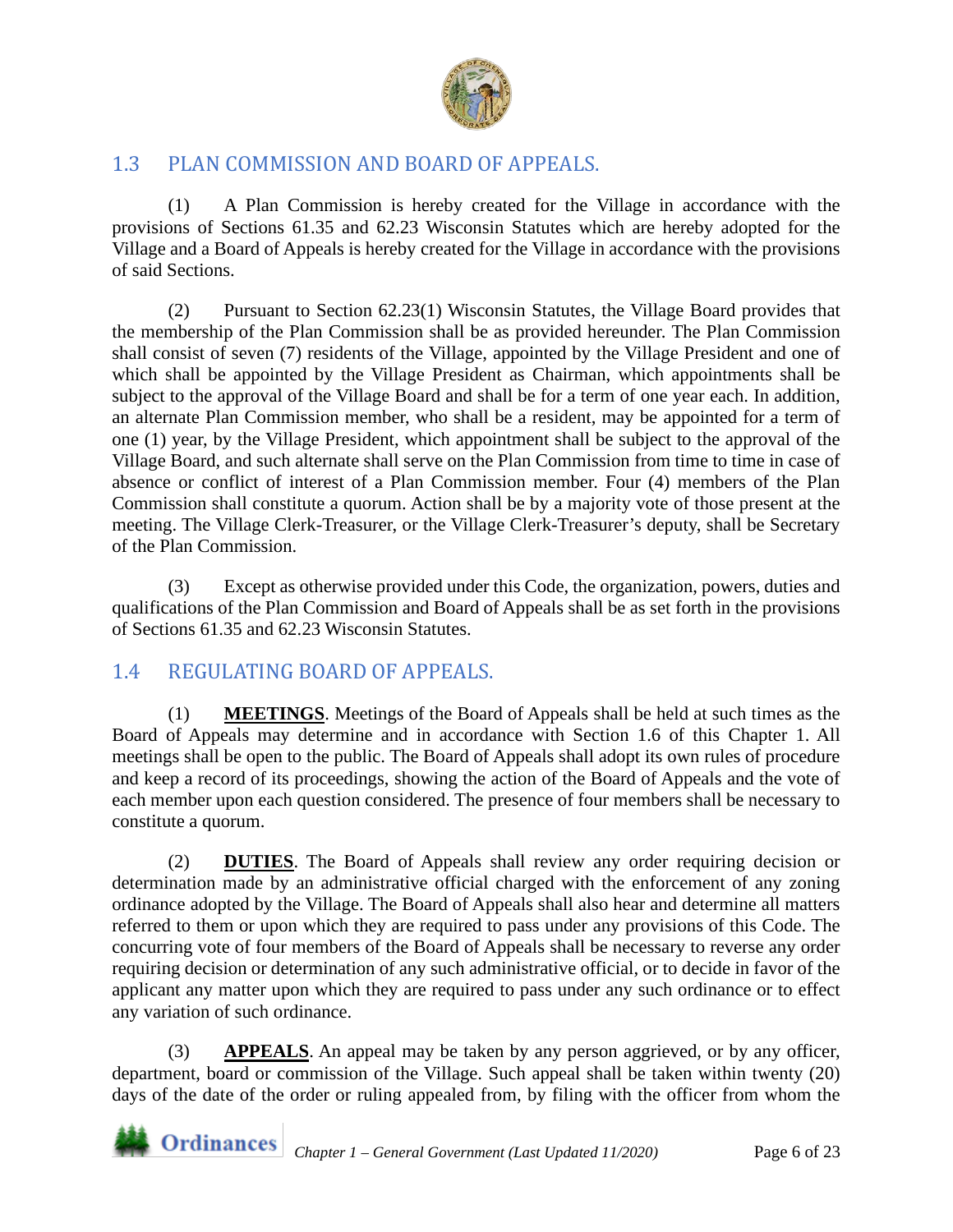

appeal is taken and with the Board of Appeals, a notice of appeal, specifying the grounds therefore. The officer from whom the appeal is taken shall forthwith transmit to the Board of Appeals all the papers constituting the record upon which the action appealed from was taken.

Such appeal shall stay all proceedings in furtherance of the action appealed from, unless the officer from whom the appeal is taken certifies to the Board of Appeals after the notice of appeal shall have been filed with such officer, that by reason of facts stated in said certificate a stay would in such officer's opinion cause imminent peril to life or property, in which case proceedings shall not be stayed, otherwise than by a restraining order which shall be granted by the Board of Appeals, or by a court of competent jurisdiction on application, on notice to the officer from whom the appeal is taken and on due cause shown.

The Board of Appeals shall fix a reasonable time for the hearing of the appeal and give due notice thereof to the parties, and decide the same within a reasonable time. Any party may appear on such hearing in person or by agent or by attorney. The Board of Appeals may reverse or affirm, wholly or partly, or may modify the order, requirement, decision or determination appealed from, and shall make such order, requirement, decision or determination as in its opinion ought to be made in the premises, and to that end shall have all the powers of the officer from whom the appeal is taken.

> (a) NOTICE OF PUBLIC HEARINGS. Written notice by mail of the hearing of the appeal shall be provided to the owners of the property under consideration and owners of property immediately surrounding and within at least 1000 feet thereof, inclusive of roadways, as listed in the Office of the Village Assessor. In addition, notice may be mailed to additional parties at the discretion of the Chair of the Board of Appeals.

(4) **APPEALS TO COURT**. Any person or persons, jointly or severally, aggrieved by any decision of the Board of Appeals, may commence an action or present to a court of competent jurisdiction a petition, duly verified, setting forth that such decision is illegal, in whole or in part, specifying the grounds of illegality. Such action must be commenced or such petition must be presented to such court within thirty days after the filing of the decision in the office of the Board.

Upon commencement of such action or presentation of such petition, said judge or court may allow a writ of certiorari directed to the Board of Appeals to review such decision of the Board of Appeals, which shall prescribe therein the time within which a return thereto must be made and served upon the relator or such relator's attorney, which shall not be less than ten (10) days and may be extended by the court. The allowance of the writ shall not stay proceedings upon the decision appealed from but the court may, upon application, upon notice to the Board of Appeals and on due cause shown, grant a restraining order.

The Board of Appeals shall not be required to return the original papers acted upon by it, but it shall be sufficient to return certified or sworn copies thereof or of such portions thereof as may be called for by such writ. The return must concisely set forth such other facts as may be pertinent and material to show the grounds of the decision appealed from, and must be verified.

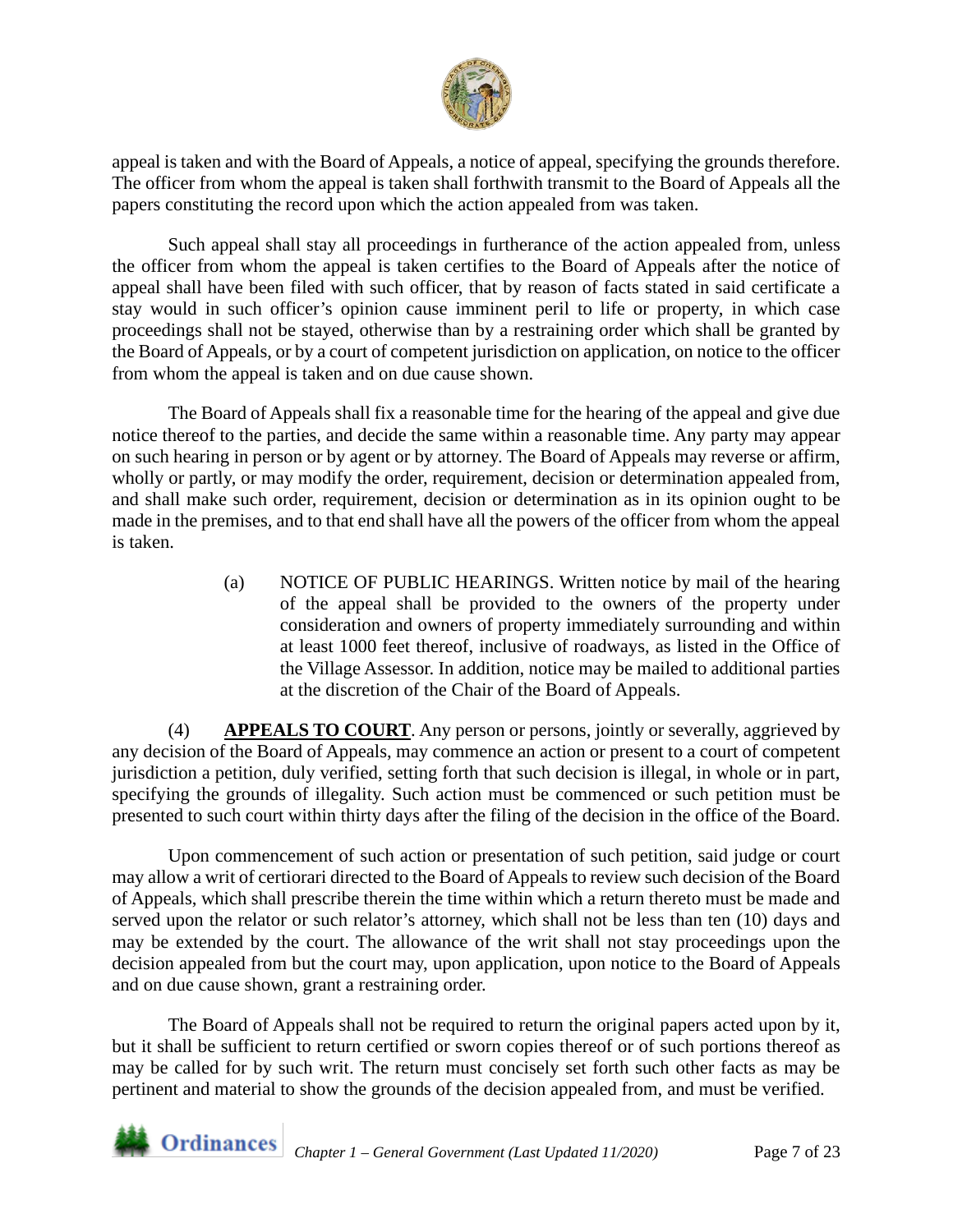

Said court may take evidence or appoint a referee to take such evidence as it may direct, and report the same to the court with such referee's findings of fact and conclusions of law, which shall constitute a part of the proceedings upon which the determination of the court shall be made. Costs shall not be allowed against the Board of Appeals, unless it shall appear to the court that it acted with gross negligence or in bad faith.

# <span id="page-7-0"></span>1.5 VILLAGE BOARD OF REVIEW.

(1) The Board of Review shall consist of five (5) regular members; which shall include the Village President, one (1) member of the Village Board appointed by the Village President and three (3) residents appointed by the Village President. In addition, two (2) residents serving as alternate Board of Review members shall be appointed by the Village President and shall serve on the Board of Review in case of absence or conflict of interest on the part of a regular Board of Review member.

(2) The Village President shall serve as a member of the Board of Review so long as said President remains in office. The appointed member from the Village Board shall serve so long as such Board of Review member remains a member of the Village Board. The three (3) residents appointed by the Village President shall serve five (5) year staggered terms. The initial appointees shall serve three (3), four (4) and five (5) year terms, as designated by the Village President. All alternate Board of Review members shall serve for a term of five (5) years or until such alternate Board of Review member's successor has been appointed. The two (2) alternate Board of Review members initially appointed by the Village President shall serve three (3) and five (5) year terms, as designated by the Village President. Board of Review members and alternate Board of Review members may be reappointed to serve consecutive terms as Board of Review members or alternate Board of Review members. In the event of vacancies during a regular term, the Village President shall at the next regular meeting of the Village Board, appoint successors to serve as Board of Review members or alternate Board of Review members for the unexpired balance of the term in question. All appointments by the Village President shall be subject to confirmation by the Village Board. All terms shall expire on the date of the first Village Board meeting in April during the final year of any such term.

(3) Members and alternate members of the Board of Review shall serve without salary or other compensation for services rendered to the Board of Review.

(4) The Board of Review shall meet annually any time during the forty five (45) day period beginning the fourth Monday of April, but no sooner than seven (7) days after the last day on which the assessment roll is open for examination under Section 70.45 Wisconsin Statutes. The Board of Review shall meet at the Village Hall. The first meeting of the Board of Review shall not be fewer than two hours between 8:00 a.m. and midnight.

(5) If the business of the Board of Review is not completed during the first meeting, the Board of Review may adjourn from time to time until its business is completed. Written notice of the time to which the meeting is adjourned shall be posted on the outer door of the place of meeting.

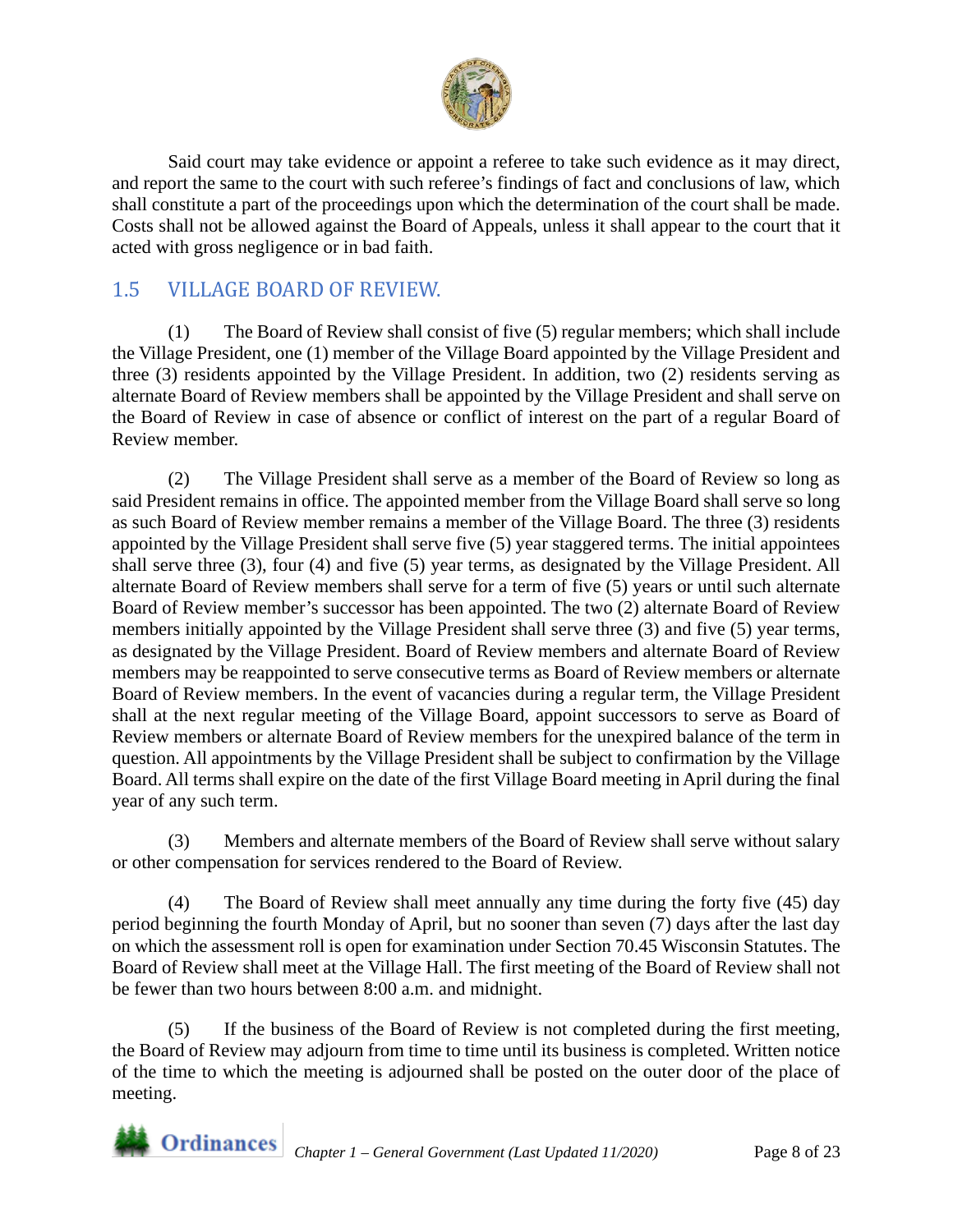

(6) Subject to the further limitations and requirements stated in Section 70.47(7) Wisconsin Statutes only those taxpayers may appeal to the Board of Review who have filed with the Clerk of the Board of Review prior to adjournment of its public hearings written objection to the amount or valuation of property using forms approved by the Wisconsin Department of Revenue.

(7) In order to facilitate the proper exchange and review of information prior to a hearing on an appeal from a taxpayer, the Village Board hereby adopts as the policy that a taxpayer filing an objection and the Assessor for the Village shall exchange any information intended to be presented at hearing on the taxpayer's objection at least forty-eight (48) hours prior to the commencement of the hearing.

1.6 MEETING LOCATIONS. All meetings of the Village Board, Plan Commission, Board of Appeals, Board of Review and any other board, commission or committee of the Village shall be held at the Village Hall, 31275 W. County Road K, Chenequa, Wisconsin 53209 and at such other locations as specified in public meeting notices, including but not limited to virtual meetings via telephone and video conferencing for health and safety reasons subject to the discretion of such board, commission or committee.

# 1.7 ELIMINATING DUPLICATE TREASURER'S BOND.

(1) **BOND ELIMINATED**. The Village elects not to give the bond on the Village Clerk-Treasurer provided for by Section 70.67(1), Wisconsin Statutes.

(2) **VILLAGE LIABLE FOR DEFAULT OF TREASURER**. Pursuant to Section 70.67(2) Wisconsin Statutes, the Village shall be obligated to pay, in case the Village Clerk-Treasurer shall fail to do so, all taxes of any kind required by law to be paid by such Village Clerk-Treasurer to the County Treasurer.

# <span id="page-8-0"></span>1.8 PRESERVING AND DESTROYING PUBLIC RECORDS.

(1) Village officers are empowered to destroy the following records under their jurisdiction after the completion of an audit by the department of state audit or an auditor licensed under Chapter 442 Wisconsin Statutes, but not less than seven (7) years after payment or receipt of the sum involved in the applicable transaction:

- (a) Bank statements, deposit books, slips and stubs;
- (b) Canceled checks, duplicates and check stubs;
- (c) License and permit applications, stubs and duplicates;
- (d) Payrolls and other time and employment records;
- (e) Receipt forms; and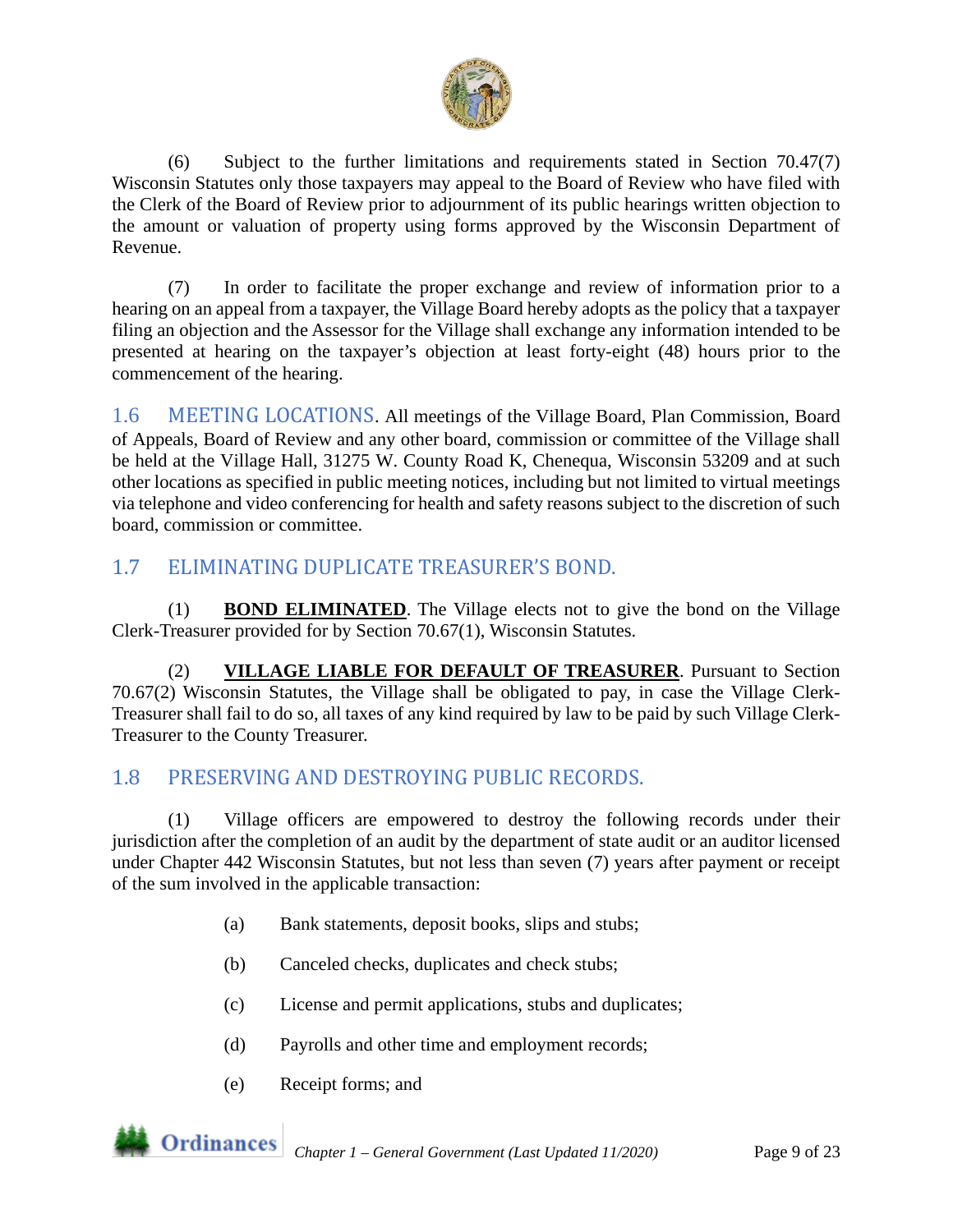

(f) Vouchers, requisitions, purchase orders and all other supporting documents pertaining thereto.

(2) Village officers are empowered to destroy the following records, but not less than seven (7) years after the record was effective:

- (a) Assessment rolls and related records, including Board of Review minutes;
- (b) Contracts and papers;
- (c) Correspondence and communications;
- (d) Financial reports other than annual financial reports;
- (e) Insurance policies;
- (f) Justice dockets;
- (g) Oaths of office;
- (h) Reports of boards, commissions, committees, and officials duplicated in the official Village Board minutes; and
- (i) Resolutions and petitions.

(3) Prior to the destruction of any public record described above, at least sixty (60) days notice shall be given the state historical society.

(4) This Section shall not be construed to authorize the destruction of any public record after a period less than prescribed by statute or state administrative regulations.

# <span id="page-9-0"></span>1.9 OPENING AND CLOSING OF POLLS.

(1) The polls in the Village shall at all elections be opened at 7:00 a.m. and remain open until 8:00 p.m.

(2) Pursuant to Section 7.03(1) Wisconsin Statutes, the Village will allow two (2) or more sets of officials to work at different times on election day and the Village Clerk-Treasurer, or the Village Clerk-Treasurer's designee, may establish different working hours for different officials assigned at the same polling place.

## <span id="page-9-1"></span>1.10 MUNICIPAL COURT.

## (1) **MUNICIPAL COURT CREATED**.

There is hereby created and established a Municipal Court under the provisions of Chapter 755 Wisconsin Statutes designated as "Municipal Court for the City of Oconomowoc, Village of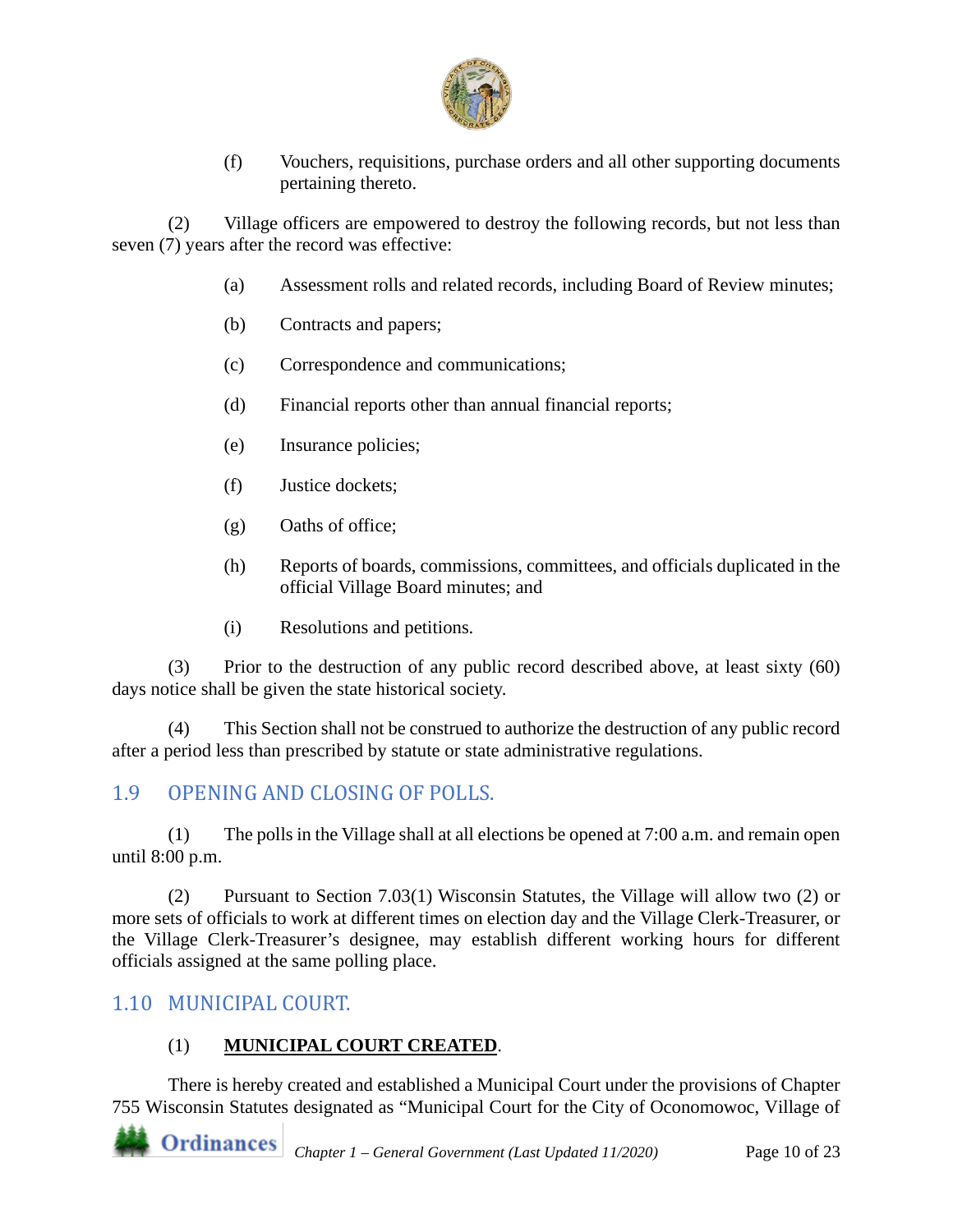

Oconomowoc Lake, Village of Dousman, Town of Delafield, Village of Nashotah, Town of Lisbon, Town of Merton, Village of Sussex, Village of Hartland, Village of Lac LaBelle, Town of Oconomowoc, Village of Summit, Village of Chenequa, Town of Erin, Village of Merton, Village of Sullivan, Village of Johnson Creek (Contract Member), Town of Ixonia (Contract Member), Town of Ottawa (Contract Member) and Town of Sullivan (Contract Member)" or so many of those municipalities which enact an ordinance identical to this ordinance pursuant to Section 755.01(4) Wisconsin Statutes.

## (2) **MUNICIPAL JUDGE**.

Such court shall be under the jurisdiction of and presided over by a Municipal Judge, who shall be an attorney licensed to practice law in Wisconsin, and who shall reside in one of the following Municipalities: City of Oconomowoc, Village of Oconomowoc Lake, Village of Dousman, Town of Delafield, Village of Nashotah, Town of Lisbon, Town of Merton, Village of Sussex, Village of Hartland, Village of Lac LaBelle, Town of Oconomowoc, Village of Summit, Village of Chenequa, Town of Erin, Village of Merton, Village of Sullivan, Village of Johnson Creek, Town of Ixonia, Town of Ottawa or Town of Sullivan or those municipalities which enact an ordinance identical to this ordinance and enter into an agreement pursuant to Section 66.0301 Wisconsin Statutes for the joint exercise of the power granted under Section 755.01 Wisconsin Statutes Such Municipal Judge shall be elected at large in the spring election for a term of four (4) years commencing May 1. All candidates for the position of Municipal Judge shall be nominated by nomination papers as provided in Section 8.10 Wisconsin Statutes, and selection at a primary election if such is held as provided in Section 8.11 Wisconsin Statutes The Town Board of the Village Board shall provide for a primary election whenever three (3) or more candidates file nomination papers for such position of Municipal Judge as provided in Section 8.11(1)(a) Wisconsin Statutes, and such primary election shall be held on the third Tuesday of February as provided in Section 5.02(22) Wisconsin Statutes.

## (3) **ELECTIONS**.

The Municipal Clerk of each municipality shall see to the compliance with Sections 5.58(1c), 5.60(1)(b), 5.60(2), 7.10(1)(a), 7.60(4)(a) and 8.10(6)(bm) to provide for the election of a Municipal Judge under Section 755.01(4) Wisconsin Statutes.

### (4) **OATH AND BOND**.

The Judge shall, after such Judge's election or appointment to fill a vacancy, take and file the official oath as prescribed in Section 757.02(1) Wisconsin Statutes, and at the same time execute and file an official bond in the amount of Five Thousand Dollars (\$5,000). The Judge shall not act until his oath and bond have been filed as required by Section 190.1(4)(c) Wisconsin Statutes and the requirements of Section 755.02(2) Wisconsin Statutes have been complied with.

## (5) **SALARY**.

The salary of the Municipal Judge shall be fixed by the governing bodies of the municipalities that created and established the Municipal Court, which shall be in lieu of fees and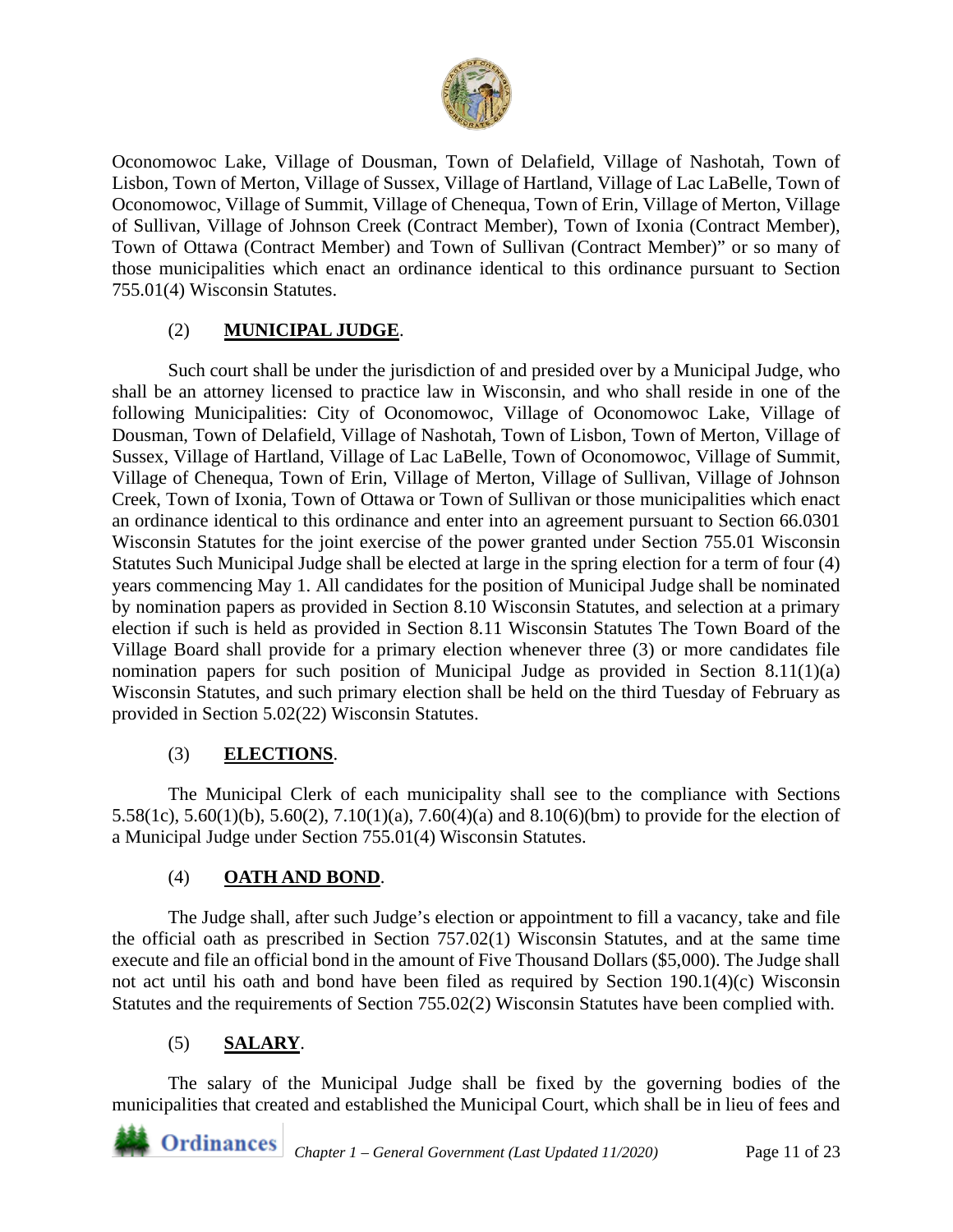

costs. No salary shall be paid for any time during such Judge's term during which such Judge has not executed an official bond or official oath, as required by Section 755.03 Wisconsin Statutes, and filed pursuant to Section 19.01(4)(c) Wisconsin Statutes The municipalities may by separate ordinances, resolutions, or through the budget process, allocated funds for the administration of the Municipal Court pursuant to Wisconsin Statutes Section 66.0301 Wisconsin Statutes.

## (6) **JURISDICTION**.

The Municipal Judge of the Municipal Court shall have such jurisdiction as provided by Section 755.045 Wisconsin Statutes and Section 755.05 Wisconsin Statutes, and as otherwise provided by State Law. The Municipal Judge is authorized to issue inspection warrants under Section 66.0119 Wisconsin Statutes

## (7) **LOCATION AND HOURS**.

The Municipal Court shall be held in the Council Chambers of the City of Oconomowoc City Hall at 174 E. Wisconsin Avenue, Oconomowoc, Wisconsin. The Municipal Court shall be open at such times as determined by the Municipal Judge.

# (8) **FINES AND FORFEITURES**.

The Municipal Judge may impose punishment and sentences as provided by Section 800.09 Wisconsin Statutes, and as provided in the ordinances of the following municipalities: City of Oconomowoc, Village of Oconomowoc Lake, Village of Dousman, Town of Delafield, Village of Nashotah, Town of Lisbon, Town of Merton, Village of Sussex, Village of Hartland, Village of Lac LaBelle, Town of Oconomowoc, Village of Summit, Village of Chenequa, Town of Erin, Village of Merton, Village of Sullivan, Village of Johnson Creek, Town of Ixonia, Town of Sullivan or Town of Ottawa. All forfeitures, fees, penalty assessments and costs shall be paid to the Treasurer of the Municipality within which the case arose within seven (7) days after receipt of the money by the Municipal Judge or other court personnel. At the time of the payment, the Municipal Judge shall report to the Treasurer the title of the action, the offense for which a forfeiture was imposed and the total amount of the forfeiture, fees, penalty assessment and costs, if any.

## (9) **STIPULATIONS AND DEPOSITS IN MUNICIPAL COURT**.

The Municipal Court herein established shall be operated pursuant to and in compliance with the provisions of Chapter 800 Wisconsin Statutes, and, where applicable, other provisions of the Wisconsin Statutes as referred to in subsection (10) below. The Municipal Judge shall establish in accordance with Section 800.037 Wisconsin Statutes, a schedule of deposits for violations of City, Village and Town ordinances, resolutions and by-laws, except traffic regulations which are and shall be governed by Section 345.26 Wisconsin Statutes, and boating violations which are, and shall be governed by Section 23.66 and 23.67 Wisconsin Statutes Such deposit schedule shall be approved by the respective governing bodies of the municipalities creating and establishing this Court and shall be posted in the office of the Municipal Court Clerk and the police departments of the respective communities.

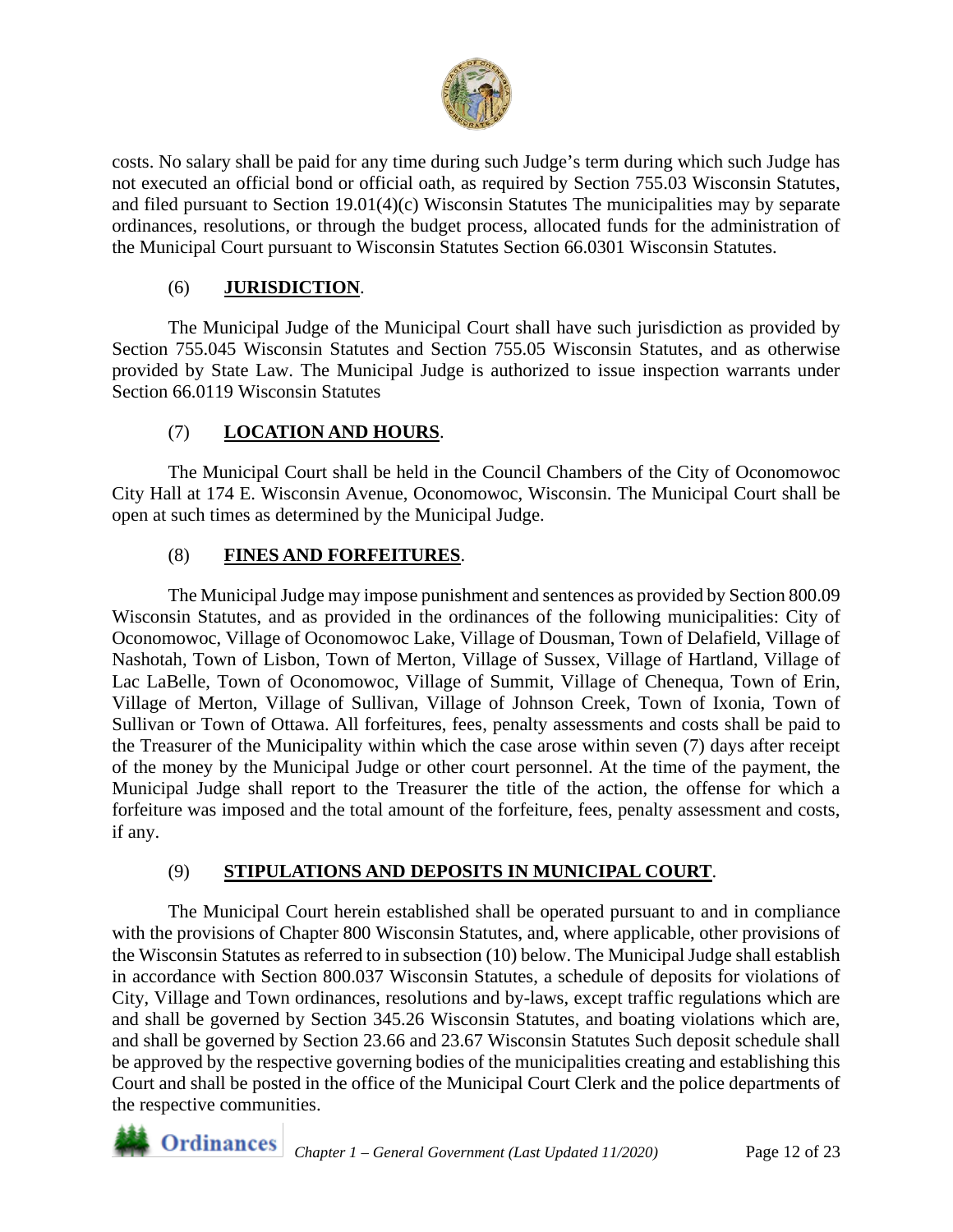

## (10) **PROCEDURE IN MUNICIPAL COURT**.

The procedure in Municipal Court shall be as provided by this Ordinance and State Law including, but not excluding because of enumeration Chapters 66, 345, 751, 757 and 800 Wisconsin Statutes.

#### (11) **CONTEMPT PROCEDURES**.

- (a) The Municipal Judge may impose a sanction authorized under Section 800.12(2) Wisconsin Statutes for contempt of court, as defined in Section 785.01(1) Wisconsin Statutes, in accordance with the procedures under Section 785.03 Wisconsin Statutes.
- (b) The Municipal Judge may impose a forfeiture for contempt under Section 800.12(1) Wisconsin Statutes, in an amount not to exceed Fifty Dollars (\$50) or, upon nonpayment of the forfeiture and the penalty assessment under Section 757.05 Wisconsin Statutes, a jail sentence not to exceed seven (7) days.

(12) The Municipal Court hereby established shall not be abolished while the 755.01(4) agreement is in effect.

### (13) **CONFLICTING PROVISIONS OF THIS CODE**.

In the event the provisions of this Section shall be inconsistent with the provisions of any other Section of this Code, the provisions of this Section shall take precedence and the inconsistent provisions shall be deemed modified to be consistent herewith.

### (14) **SEVERABILITY**.

The several provisions of this Section are declared to be severable. If any provision or portion of this Section shall be declared by a court of competent jurisdiction to be invalid, unlawful or unenforceable, such decision shall apply only to the specific provision or portion thereof directly specified in the decision, and shall not affect the validity of any other provisions or portions of this Section. The remainder of this Section shall remain in full force and effect. Any other ordinances whose terms are in conflict with the provisions of this Section are hereby repealed as to those terms that conflict.

## <span id="page-12-0"></span>1.11 VILLAGE ADMINISTRATOR.

(1) There is hereby created the office of Village Administrator of the Village.

(2) The Village Administrator shall be appointed by the Village President, subject to the confirmation of the Village Board. The term of the appointment shall be for indefinite duration, but may be terminated at the discretion of the Village, by its President or the Village Administrator for any reason upon thirty (30) days written notice to the other.

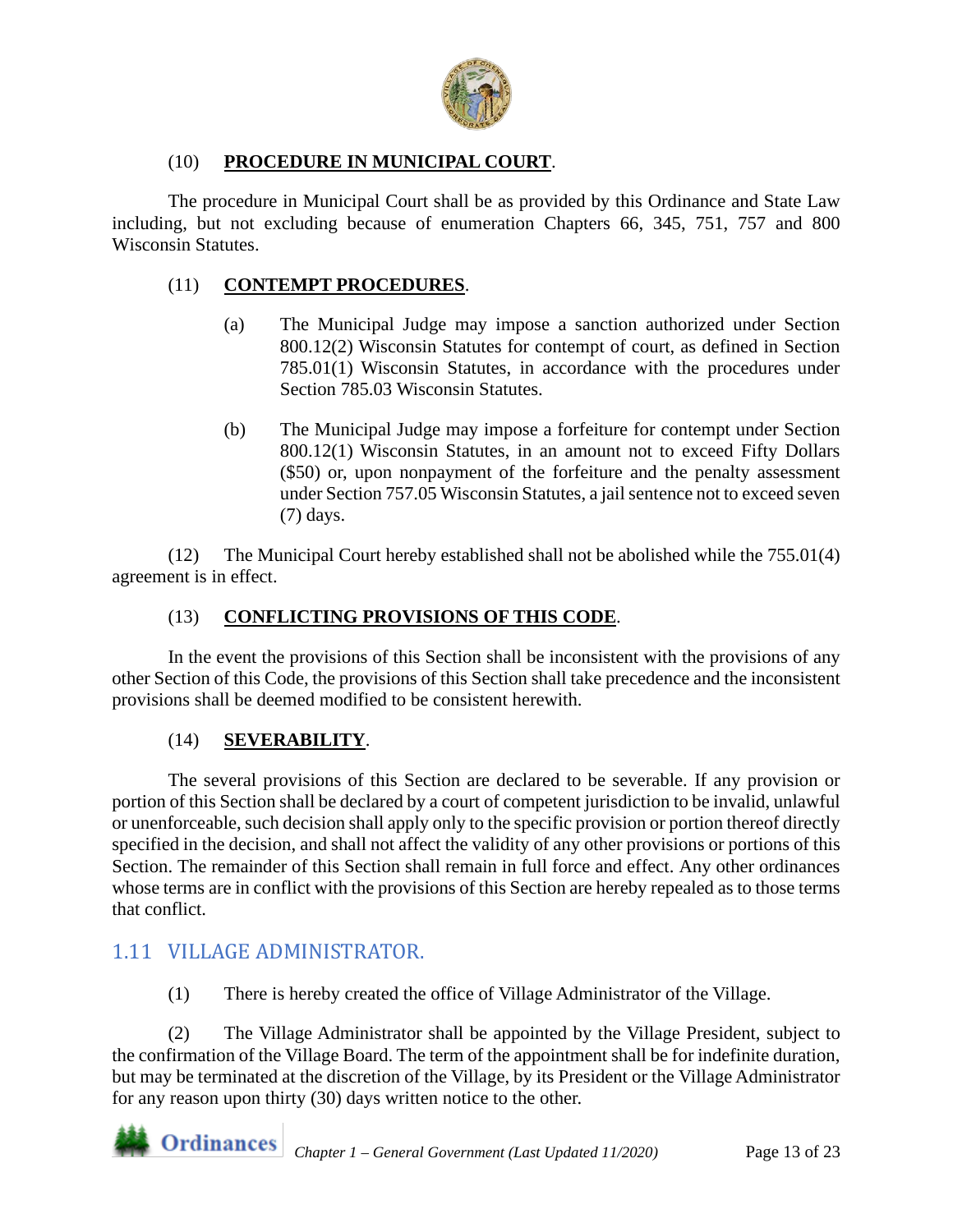

(3) The Village Administrator shall be responsible to the Village President and the Village Board and shall have such duties and powers as may be prescribed by the Village Board from time to time.

# <span id="page-13-1"></span>1.12 VILLAGE FORESTER.

(1) The Village Forester shall direct, control, and regulate the planting, removal, trimming, spraying and otherwise maintain and protect all trees and shrubs in or upon all public areas, public rights of way, tree planting easements, and such areas as may be designated a part of a Village approved forestry program.

(2) The Village Forester shall oversee all trees, plants and shrubs within the Village to prevent the spread of disease, insects or pests. The Village Forester or the Village Forester's authorized representative shall conduct inspections of trees located on private property upon request of the property owner or occupant, upon complaint or if the Village Forester has reasonable cause to believe that diseased trees, pestiferous trees, or trees otherwise injurious to the general tree population or some portion thereof, may exist. The Village Forester or the Village Forester's authorized representative may take necessary samples for examination to determine necessary and/or advisable tree care measures to be taken by the property owner at the property owner's expense; except that the cost of the inspection and examination shall be at the Village's expense.

# 1.13 CHIEF OF POLICE.

(1) There is hereby created the office of Village Chief of Police.

(2) The Chief of Police shall be appointed by the Village President, subject to the confirmation of the Village Board. The term of the appointment shall be for indefinite duration, but may be terminated at the discretion of the Village by the Village Board or by the Chief of Police, for any reason, upon ninety (90) days written notice to the other.

(3) The Chief of Police shall report to the Village Board, primarily through the Village President and shall have such duties and powers as are set forth in the Rules and Regulations of the Village Police Department adopted by the Village Board and such other duties and powers as may be prescribed by the Village Board from time to time.

(4) The Chief of Police shall cooperate with and work with the Police Commission as directed by the Village Board or by ordinance or otherwise.

# <span id="page-13-0"></span>1.14 POLICE COMMISSION.

## (1) **SCOPE OF AUTHORITY**.

(a) Pursuant to the powers vested in the Village Board and Sections 61.65(1)(b)(2) Wisconsin Statutes, the Police Commission shall have jurisdiction of the Police Department only as set forth herein.

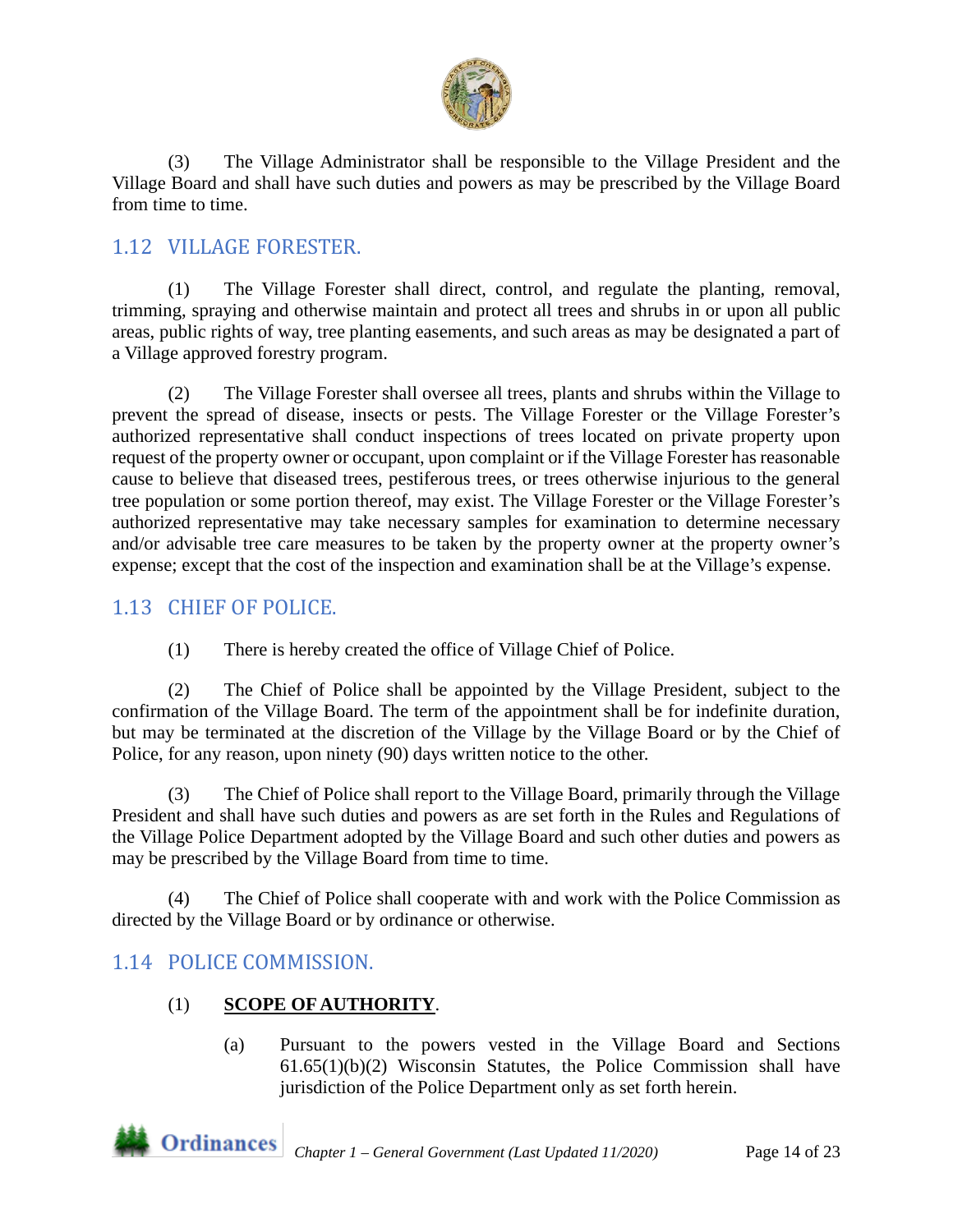

- (b) The Police Commission shall exercise the powers specified in Section 62.13 Wisconsin Statutes, but it does not exercise the "optional powers" specified in Section 62.13(6) Wisconsin Statutes. In addition, the Police Commission shall not have the power to hire or replace the Police Chief as that power is reserved for the Village Board.
- (c) The Police Commission shall establish its own operating rules and hearing procedures, which may be amended at any time.
- (d) All rules and regulations adopted, except as otherwise provided by law, shall be subject to modification or repeal by the Police Commission at any time.
- (e) The rules shall apply to all sworn positions in the Village Police Department, which shall be under the jurisdiction of the Police Commission.

## (2) **OFFICERS OF THE POLICE COMMISSION**.

- (a) The Police Commission shall consist of a five (5) member Board appointed by the Village President and confirmed by the Village Board. The Village President shall appoint a Police Commission Chairperson.
- (b) The Police Commission Chairperson as appointed by the Village President, shall hold the office until such Chairperson's replacement is duly appointed by the Village President.
- (c) The Chairperson shall have the responsibility to set the agenda for Police Commission meetings, to preside over Police Commission meetings and disciplinary hearings, to serve as the public spokesperson for the Police Commission, and to take such other action as is necessary to ensure that the duties of the Police Commission are discharged as provided by law.
- (d) The Ex Officio Recording Secretary of the Police Commission shall be the Village Administrator or a designee of the Village Administrator. The Secretary shall legally notice and attend meetings, prepare the minutes, maintain official copies of the minutes after they are approved, and serve as the Police Commission's agent to receive legal process required by law to be filed with the Commission.
- (e) The Police Commission shall elect a Vice Chairperson who shall hold the office until his or her replacement is duly elected by the Police Commission.
- (f) The Vice Chairperson shall preside at Police Commission meetings when the Chairperson is absent.

### (3) **MEETINGS OF THE POLICE COMMISSION**.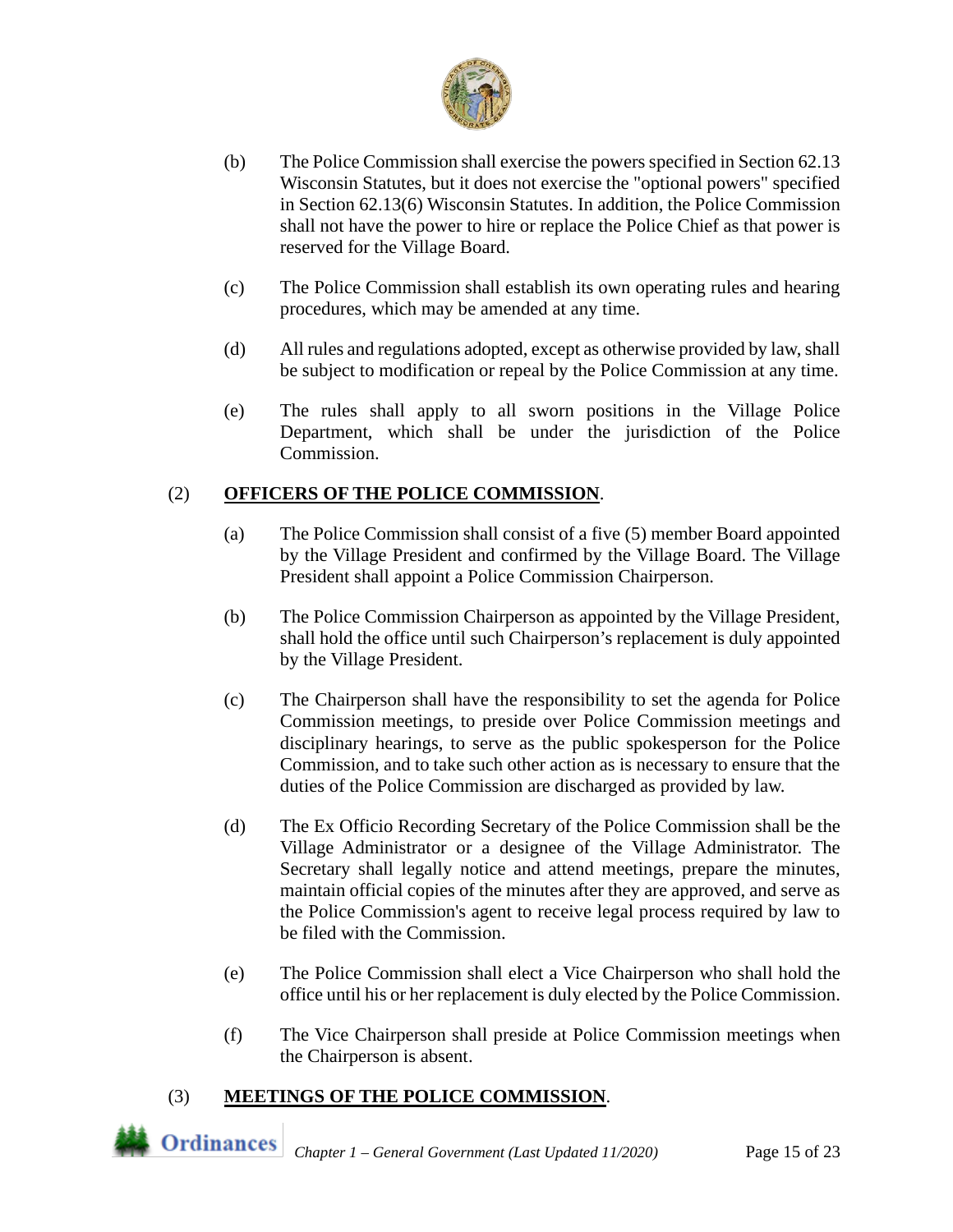

- (a) The Chairperson shall set the agenda for each meeting and cause it to be included in the notice of meeting. In setting the agenda, the Chairperson shall include any item requested by any member of the Police Commission.
- (b) Public notice of every meeting shall be given pursuant to Section 19.84 Wisconsin Statutes. The notice shall set forth the time, date, place, and subject matter of the meeting, including that intended for consideration at any contemplated closed session.
- (c) Meetings of the Police Commission are open to the public and all business of the Police Commission shall be conducted in open session, except that the Police Commission may meet in closed session when authorized to do so pursuant to Section 19.85(1) Wisconsin Statutes. The Police Commission may convene in closed session only after approval by majority vote of a motion that specifies the subject matter of the closed session.
- (d) Only duly appointed members of the Police Commission may vote on matters at a Police Commission meeting. Proxy voting is not permitted at meetings of the Police Commission.
- (e) Members of the Commission can meet by telephone conference during deliberations of the Board, pursuant to Section 19.83 Wisconsin Statutes and Section 19.85 Wisconsin Statutes.

## (4) **PROMOTIONS**.

The Police Chief shall appoint subordinates subject to approval by the Police Commission. Such appointments shall be made by promotion when this can be done with advantage, otherwise from an eligible list provided by examination and approved by the Police Commission.

### (5) **DISCHARGE, SUSPENSION AND OTHER DISCIPLINE**.

The Police Commission may suspend, reduce in rank, suspend and reduce in rank, or remove a member of the Police Department, pursuant to Section 62.13(5) Wisconsin Statutes, and the rules as adopted by the Police Commission.

### (6) **HEARING PROCEDURES**.

The Police Commission will conduct a public hearing pursuant to Section 62.13(5)(d) Wisconsin Statutes and the hearing procedures as adopted by the Police Commission.

# <span id="page-15-0"></span>1.15 NON-REGULATION OF EMPLOYEE WAGES OR BENEFITS FOR PRIVATE BUSINESSES.

(1) No ordinance of the Village nor any other municipal ordinance, rule, or regulation shall mandate that any business entity, other than the Village itself, shall provide certain wages or

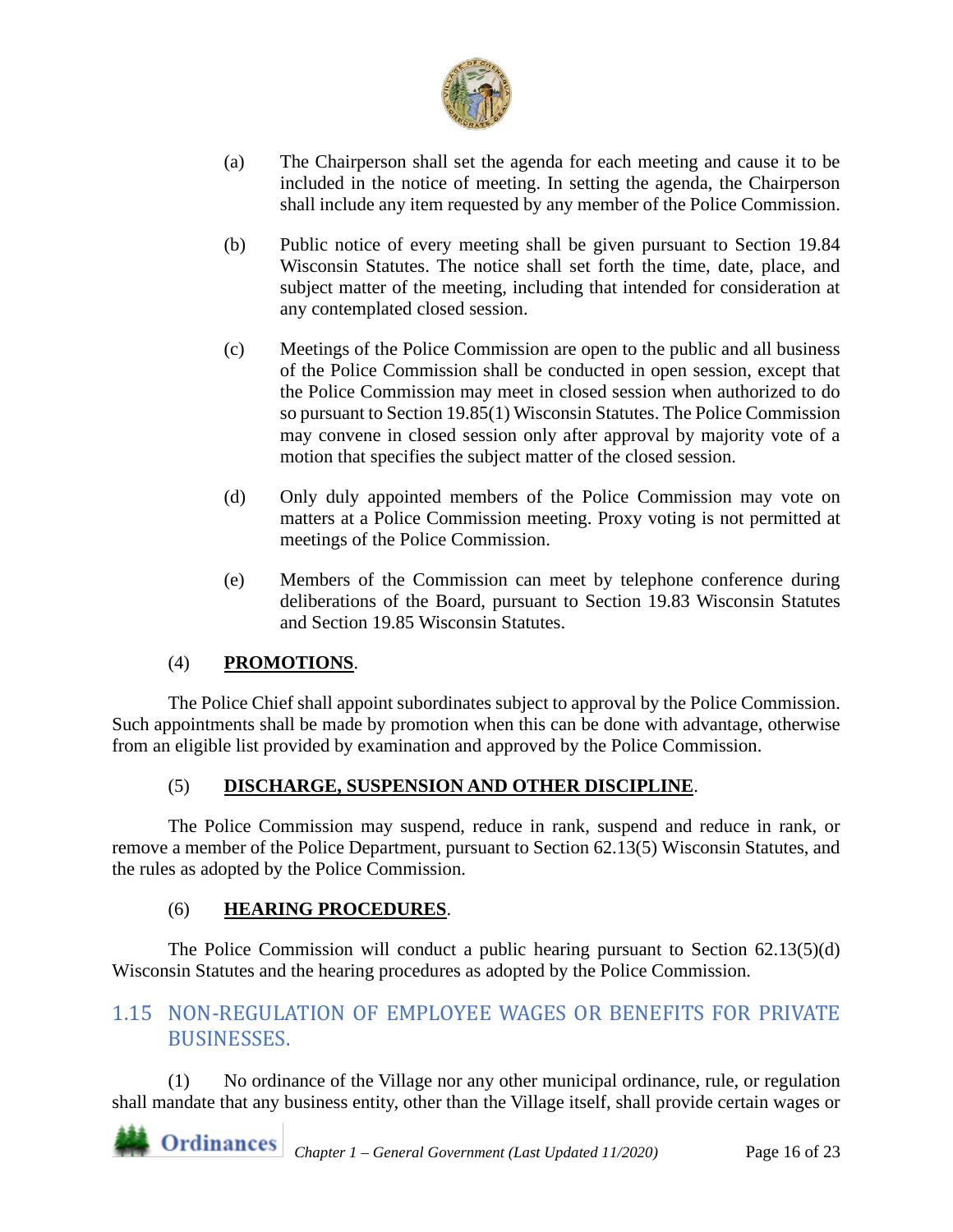

benefits to its employees or set forth the amount or type of any employee wages or benefits provided by an employer located within the Village limits.

(2) All ordinances or parts of ordinances contravening the terms and provisions of this Section are hereby repealed.

(3) The terms and provisions of this Section are severable. If any term or provision of this ordinance is found to be invalid by a court of competent jurisdiction, the remaining terms and provisions shall remain in full force and effect.

# <span id="page-16-0"></span>1.16 CODE OF ETHICS.

### (1) **DECLARATION OF FINDINGS**.

The proper operation of democratic government requires that public officials be independent, impartial and responsible to the people; that government decisions and policy be made in the proper channels of government structure; that public office not be used for personal gain; and that the public have confidence in the integrity of its government. In recognition of these goals, there is hereby established this Code of Ethics for Village officials. The purpose of this Section is to establish guidelines for ethical standards of conduct for all such officials by setting forth those acts or actions that are incompatible with the best interest of the Village and its residents. The Village Board finds that this Section will help avoid conflicts, will improve standards of public service, and will promote and strengthen the confidence of Village residents in their public officials. This Section is enacted pursuant to the authority set forth in Section 19.59 Wisconsin Statutes.

#### (2) **DEFINITIONS**.

The terms used herein shall be defined as follows:

ANYTHING OF VALUE – Any money or property, favor, service, payment, advance, forbearance, loan or promise of future payment, but does not include compensation and expenses paid by the Village, fees and expenses which are permitted and reported under Section 19.56 Wisconsin Statutes, political contributions which are recorded under Chapter 11 Wisconsin Statutes, or hospitality extended for a purpose unrelated to Village business by a person other than an organization.

ASSOCIATED – When used with reference to an organization, includes any organization in which an individual or a member of his or her immediate family is a director, officer or trustee, or owns or controls, directly or indirectly, severally or in aggregate, at least 10% of the outstanding equity, or of which an individual or a member of his or her immediate family is an authorized representative or agent.

GIFT – The payment or receipt of anything of value without valuable consideration.

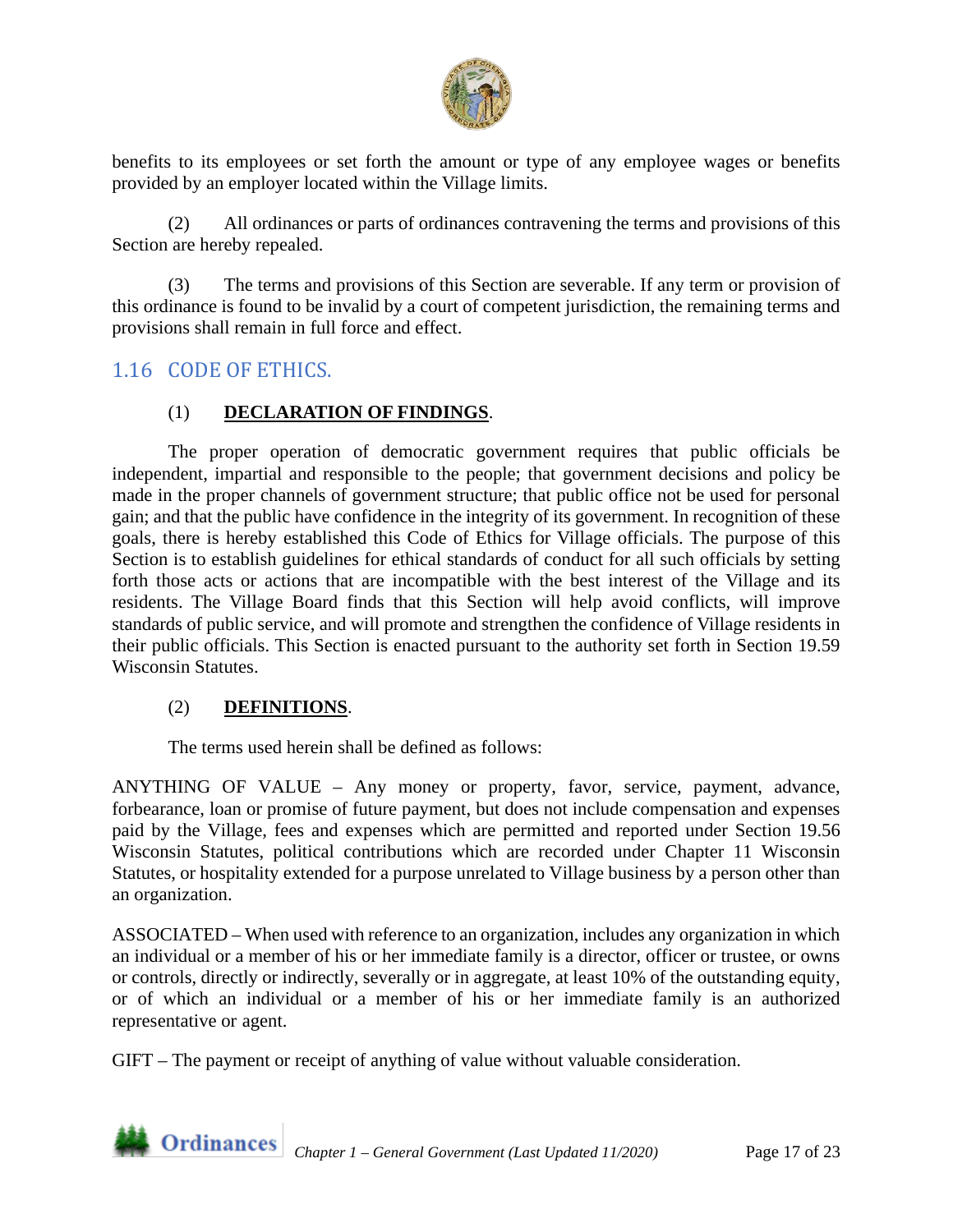

IMMEDIATE FAMILY – A local public official's spouse, son, daughter, mother, father, sister, brother, mother-in-law, father-in-law, stepmother, stepfather, stepson, stepdaughter, stepsister, stepbrother, son-in-law or daughter-in-law.

LOCAL PUBLIC OFFICE – Any of the following offices:

A. An elective office of the Village or its government.

B. The Village Administrator.

C. An appointive office or position of the Village government which is filled by the Village Board or the Village President and in which the incumbent serves at the pleasure of the appointing authority, including the Village Forester, Village Clerk-Treasurer, and local building inspectors, but excepting other clerical positions, positions limited to the exercise of ministerial action or positions filled by an independent contractor.

D. An appointive office or position of the Village government in which an individual serves for a specified term, except for a position limited to the exercise of ministerial action or a position filled by an independent contractor.

E. A position of department head for the Village, which includes all program directors and administrators who supervise and implement their respective programs and report directly to the Village Board.

LOCAL PUBLIC OFFICIAL – An individual holding a local public office.

## (3) **STANDARDS OF CONDUCT**.

- (a) The Village Board recognizes that:
	- (i) In a representative democracy its leaders are drawn from the very society that they serve; therefore, they cannot and should not be expected to be without any personal or economic interest in the decisions and policies of government;
	- (ii) Citizens who serve as local public officials retain their rights as citizens to interests of a personal and economic nature;
	- (iii) The standards of ethical conduct for local public officials need to distinguish between minor and inconsequential conflicts that are unavoidable in a free society and those conflicts which are substantial and material; and
	- (iv) Local public officials may need to engage in employment, professional or business activities other than official public duties in order to support themselves or their families and to maintain a

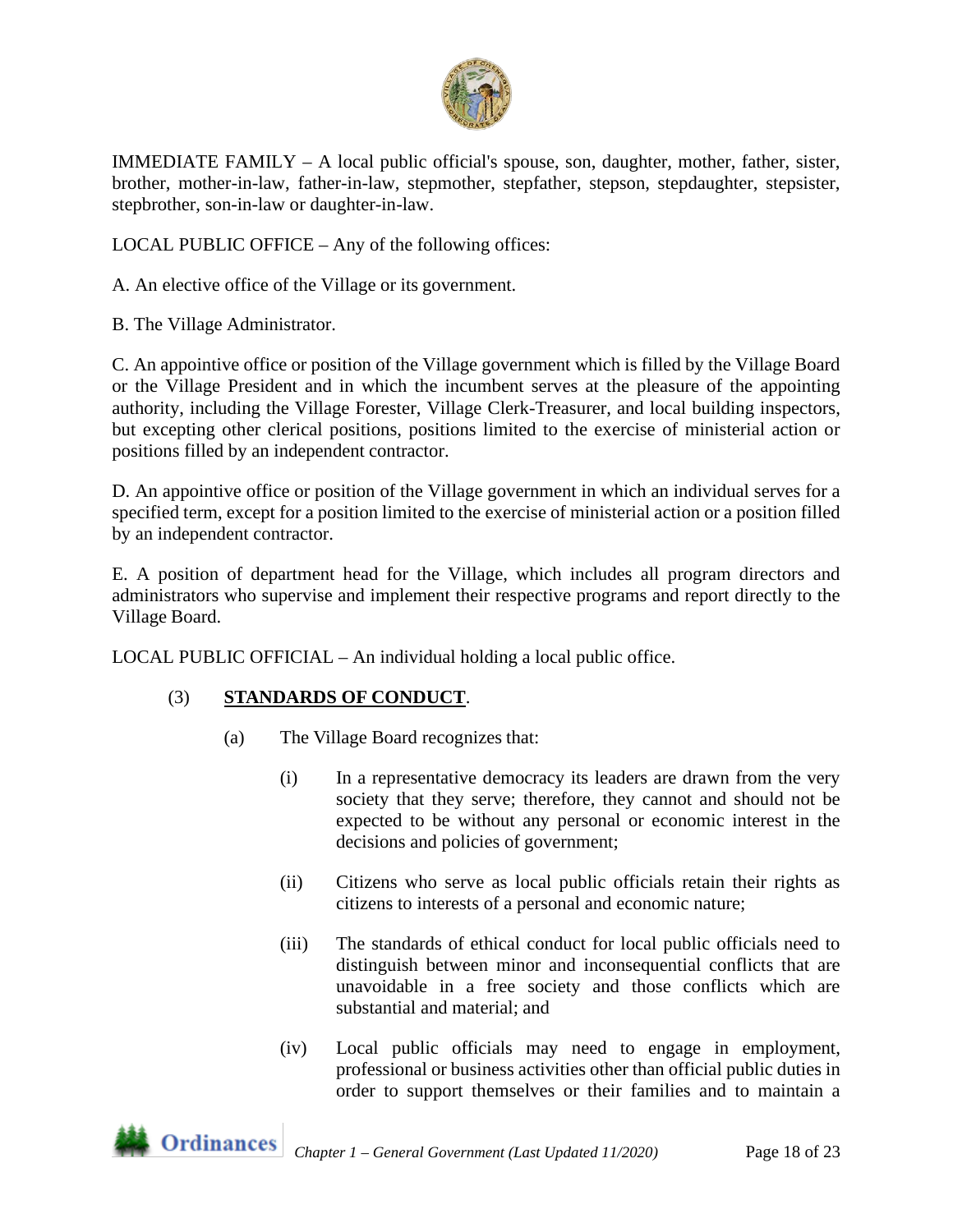

continuity of professional business activity or may need to maintain investments; however, such activities or investments must not conflict with the specific provisions of this Section.

(b) This Section does not prevent a local public official from accepting other employment or following any pursuit which does not interfere with the full and faithful discharge of his or her duties as a local public official.

## (4) **OFFER OR ACCEPTANCE OF GIFTS; OVERNIGHT TRAVEL WITH VENDOR**.

No person may offer to give a local public official, directly or indirectly, and no local public official may solicit or accept from any person, directly or indirectly, anything of value if it could reasonably be expected to influence the local public official's vote, official actions or judgment or could reasonably be considered as a reward for any official action or inaction on the part of the local public official. An item offered or received with a fair market value greater than \$10 shall give rise to a rebuttable presumption that the item could reasonably be expected to influence the local public official or be considered a reward. Any overnight trip, regardless of its purpose, taken by a local public official with a vendor doing business with the Village is prohibited unless prior approval by the Village Board of the local public official is received.

# (5) **EXAMPLES OF PROHIBITED GIFTS**.

By way of illustration and not limitation, the following gratuities shall be considered anything of value, the receipt of which by a public official may be in violation of subsection 4 above. These are examples only, and receipt of any other gratuities of like value are also prohibited. Examples are food and/or drink offered in connection with meetings concerning Village government, bottles of liquor, turkeys and meals.

## (6) **EXAMPLES OF PERMISSIBLE GIFTS**.

For the purpose of illustration and not limitation, the following items shall not be deemed to be anything of value for purposes of subsection 4 above. These are examples only, and other gratuities of like value may also be acceptable. Examples are promotional items of small value with advertising prominently displayed, such as baseball caps, calendars, pens, pencils and ash trays.

## (7) **CONFIDENTIAL INFORMATION**.

No local public official shall use or disclose information gained in the course of or by reason of his or her official position or activities in any way that could result in the receipt of anything of value for himself or herself, for his or her immediate family or for any other person if such information has not been communicated to the public or is not public information.

## (8) **USE OF VILLAGE PROPERTY**.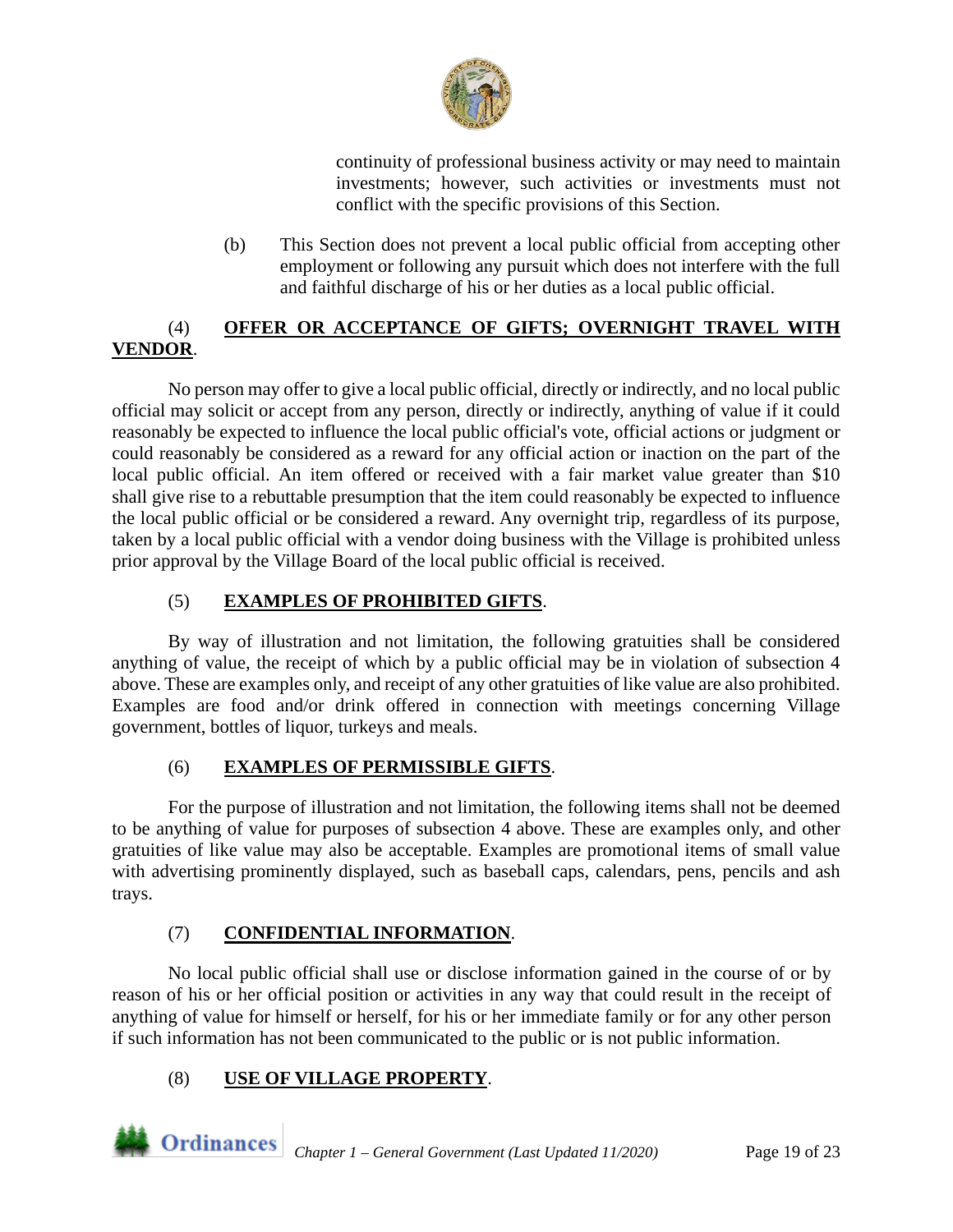

No local public official shall use or permit the use of any Village property for personal convenience, use or profit.

## (9) **EQUAL TREATMENT**.

No local public official shall grant special consideration, treatment or advantage to any person.

### (10) **CONFLICT OF INTEREST; EXCEPTION**.

- (a) Except as otherwise provided in subsection 4 above, no local public official may:
	- (i) Take an official action affecting a matter in which the official, a member of his or her immediate family or an organization with which the official is associated has a substantial financial interest.
	- (ii) Use his or her office or position in a way that produces or assists in the production of financial gain or a substantial benefit, direct or indirect, for the official, one or more members of the official's immediate family, whether separately or together, or an organization with which the official is associated.
	- (iii) Use or attempt to use his or her public position to influence or gain unlawful advantage or privileges for himself or herself or others.
- (b) This Section does not prohibit a local public official from taking any action concerning the lawful payment of salaries or employee benefits or reimbursement of actual and necessary expenses nor does it prohibit a local public official from taking official action with respect to any proposal to modify Village law so long as the requirements of subsection 12 below are observed. This Section does not prohibit a local public official from using the title or prestige of his or her office to obtain campaign contributions that are permitted and reported as required by Chapter 11 Wisconsin Statutes.

#### (11) **PUBLIC CONTRACTS**.

No local public official shall violate Section 946.13 Wisconsin Statutes, titled "Private interest in public contract prohibited."

### (12) **DISCLOSURE OF INTEREST IN LEGISLATION**.

Any local public official who has a financial interest or personal interest in any proposed legislation before the Village Board or a constituent committee shall disclose on the record of the Village Board or the constituent committee the nature and extent of such interest.

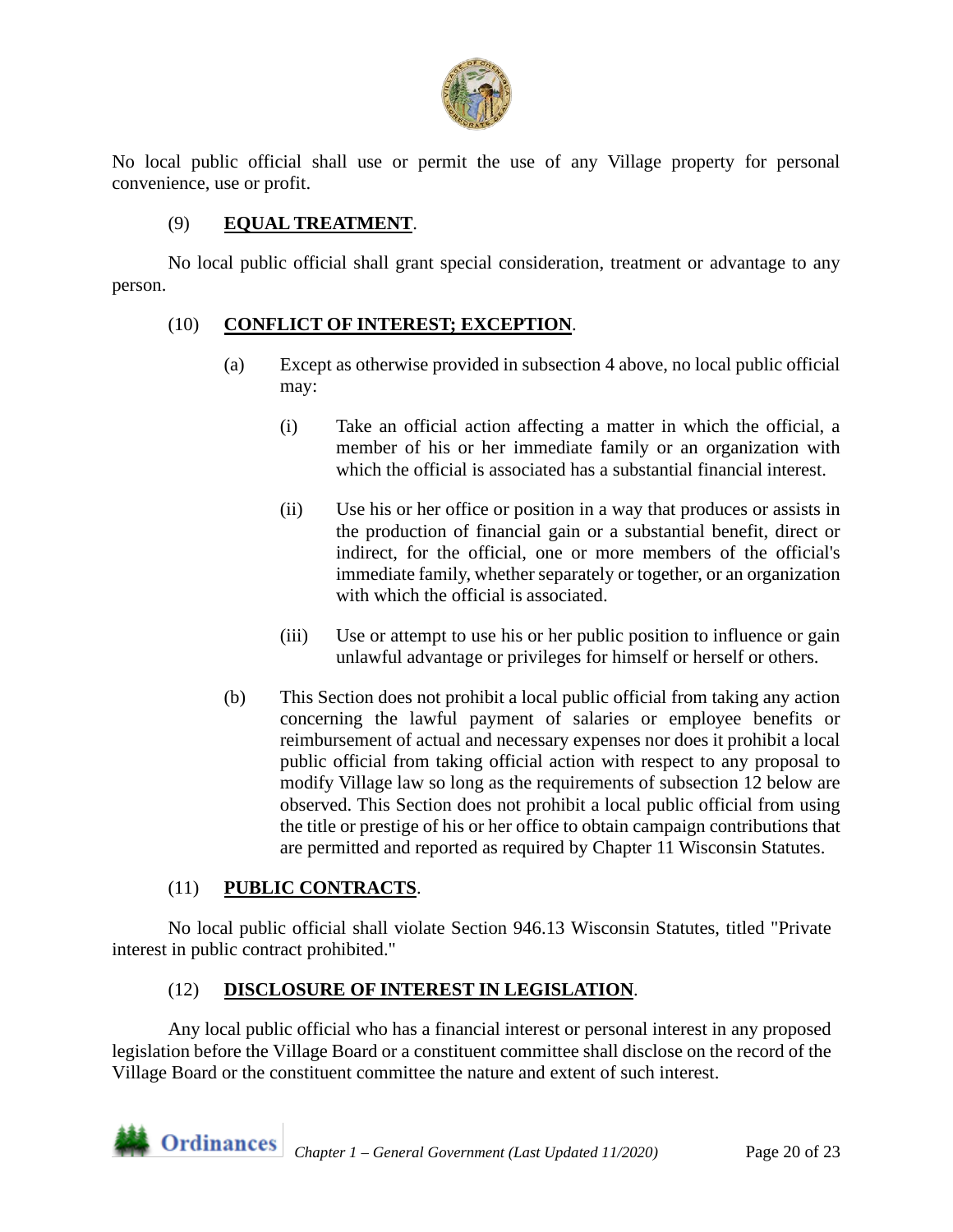

## (13) **ETHICS DECISIONS**.

The Village Board shall review and decide upon the ethics issues regulated under this Section in the manner set forth in subsection 14 below. In the event a Village Board Trustee is involved in an ethical issue that is before the Village Board for review and decision, such individual shall be excluded from voting and deciding on the matter.

### (14) **ENFORCEMENT; VIOLATIONS AND PENALTIES**.

- (a) Complaint. Anyone desiring to report an alleged violation of this Section shall submit a verified complaint to the Village Board.
- (b) Investigation. Investigation of an alleged violation of this Section following submission of a verified complaint shall be conducted by the Village Board if the Village Board first finds that the complaint sets forth a probable violation. Once the Village Board determines that the complaint sets forth a probable violation, it shall continue to investigate the complaint as necessary and:
	- (i) Cause notice to be given to the subject of the complaint. Such notice shall specify the charges against the subject as well as a notice that the subject may file a written statement of his or her response to the complaint.
	- (ii) Schedule and hold hearings on the complaint, if and as necessary.
	- (iii) Hear the subject's position and the testimony of witnesses, if any.
	- (iv) Permit the subject and the complainant to call such witnesses as either desires and to cross-examine the witnesses of the other.
	- (v) Consider the evidence presented and make findings thereon.
	- (vi) By the Village Board President, make rulings on motions and objections made by any party in such a manner as to assure due process protection to the parties.
	- (vii) Based upon the evidence presented to it, determine whether or not to seek imposition of a forfeiture.
		- (a) If a forfeiture is deemed advisable, the Village Board may direct the Village Attorney to start action in the name of the Village against the violator. When deciding to seek imposition of a forfeiture, the Village Board shall, at the time of notifying the Village Attorney, serve notice by mail upon the subject to the effect that a forfeiture will be sought

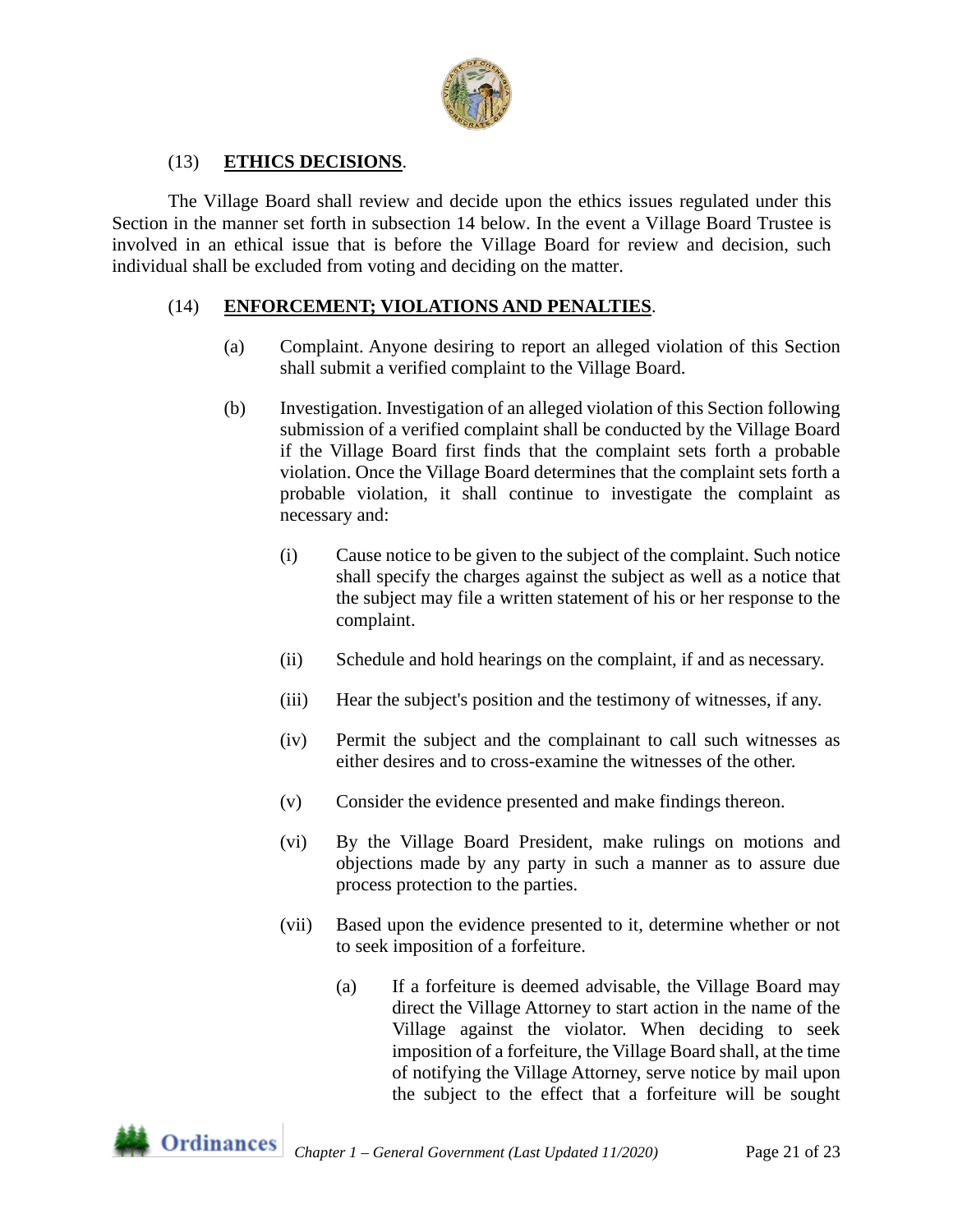

against the subject, specifying the amount and that court action may be avoided if the amount specified is paid within thirty (30) days of the date of the notice. If a person against whom the Village Board decides to seek imposition of a forfeiture fails to pay the amount specified by the Village Board within thirty (30) days of the date of the notice, the Village Attorney shall initiate an action for the collection of the forfeiture in Circuit Court.

- (b) If the Village Board determines that a violation of this Section occurred but it does not desire to seek a forfeiture, the Village Board may take other appropriate action as it sees fit. Other appropriate action may include issuing a written warning setting forth the specified violation. A violation of any provision of this Section may constitute a cause for suspension or removal from office or employment. Any Village Board member who is found to have violated any provision of this Section, in addition to any other penalties as prescribed herein by law, may be required to forfeit any per diem payments otherwise due and owing if the violation occurred during an event or meeting at which that member conducted or engaged in official Village business.
- (c) Penalty. For each violation of a provision of this Section for which no penalty is specified, the violator shall forfeit not less than \$100 nor more than \$1,000 for each offense.
- (d) Executive session. Pursuant to Section  $19.85(1)(a)$ , (b) and (f) Wisconsin Statutes, the Village Board shall conduct its hearing in executive session unless the subject requests an open hearing.
- (e) Records. All records of the Village Board relating to enforcement of this Section shall be closed to public investigation until a determination has been made by the Village Board, pursuant to this Section, that a violation of this Section has occurred. If the recommended discipline is a written warning, the Village Board shall further determine whether or not said warning shall be a public or private reprimand. All determinations by the Village Board as to public reprimands or warnings, or requests for forfeiture actions against a Village official or employee, shall be open records and accessible to the public.

### (15) **ADVISORY OPINIONS**.

Any person subject to the provisions of this Section may at any time request the Village Board to issue an advisory opinion as to the applicability of this Section to any given set of facts.